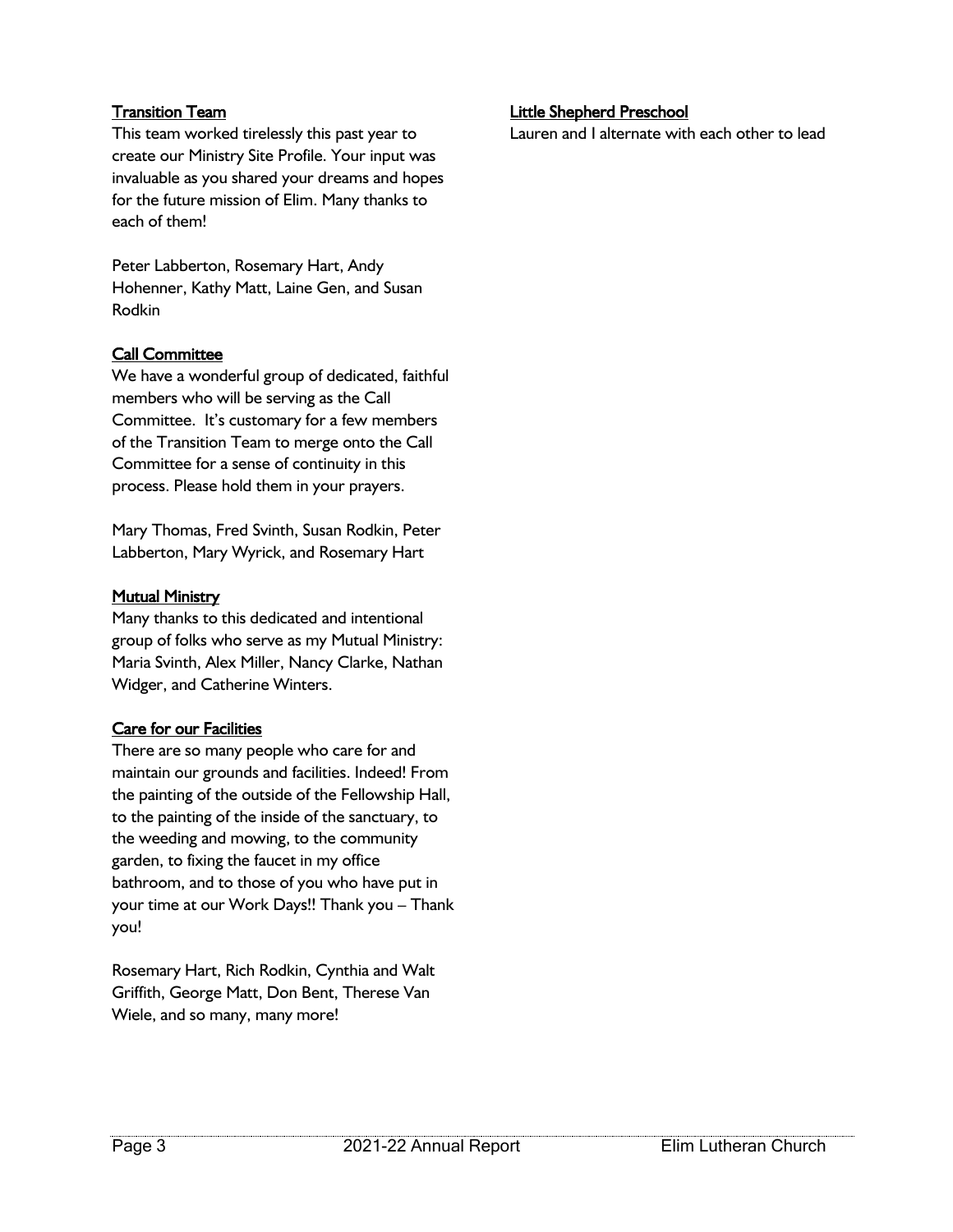# President's Report

I would like to begin this report with words of gratitude. First, to Pastor Kathryn, who works tirelessly to bring us encouragement, consolation, inspiration, wisdom and joy every week. It is truly a pleasure to collaborate with her. Secondly, to the rest of our Leadership Team: Vice President Walt Griffith, for being in charge of all matters related to facilities; Treasurer Andrea Nortz, who has had to master complex systems and records; Secretary Suzy Sellai, for taking minutes so faithfully; and our Members-at-Large, Karen Pesutich, Cindy Skanderson, Tom Harris, and Kevin Jensen-Unger, for their thoughtful input on all matters. We have worked together respectfully all year, and serving with this team has honestly been one of the best experiences of my life. Sadly, Suzy and her husband Ed are moving to Missouri, and so I want to also thank Maria Svinth for stepping up to replace Suzy for the past month as Secretary. Elim is full of people willing to serve our congregation, which is why it is so fulfilling to be a leader here. Taking on a new leadership role carries a large learning curve, though, and I would be remiss in not thanking Kevin Prime for generously sharing his time with the LT again and again. I have a whole new level of respect for Kevin's expertise and how much he does behind the scenes. Speaking of behind the scenes … our staff is amazing. Thank you to Erin, Lauren, Barb, Richard, and Cindy (our custodian) for keeping our space clean, the bills paid, the worship planned, and the music rockin'. Also to Doris, who volunteered a ton of her time in the office as Erin transitioned back from maternity leave. What a team! Thank you also to Kim Naugle, the director of Little Shepherd Preschool, and all of the preschool teachers, for their loving care of children during a pandemic. They run a wonderful, important ministry and are our valued partners.

The past year has gone by quickly. As I look back, our attention was really devoted to three major themes: dealing with ever-changing COVID conditions (that necessitated constant reevaluation of safety measures and procedures for worship, food pantry, group meetings, and even funerals); changes in staffing (an office manager on leave, hiring a new custodian, reworking the worship clerk position, and replacing LT members); and finally, the process to call a permanent pastor, which called for a Transition Team to run small group meetings and write a lengthy Ministry Site Profile and our congregation to hold a special meeting to elect a Call Committee. That's the Cliff Notes version for you! The brevity of this paragraph belies the hundreds of hours that went into all these initiatives.

Now that I have more experience under my belt, it's time to look forward. We know that church in 2022 is different than it was in 2018 and programs are evolving. That's OK. Adaptation to change is healthy. We know that finances continue to be a challenge for us. I imagine every LT in the history of this church has felt that way! Monthly giving increased 20% following our Generous Hearts campaign in February (thanks to the very capable leadership of Kevin Hart), but our income is still not sufficient to fund a highly experienced pastor at full time. Therefore, we need to pursue other ways to generate income, such as educating our members about estate planning and pursuing creative solutions to our underutilized properties. We will ask our next permanent pastor to lead us in crafting a strategic plan for our ministries and facilities to address our post-COVID realities. In the meantime, let's get back to fun and fellowship. Worshiping together, serving together, and playing together will be a renewed focus for 2022-23. I hope you will join us and contribute both your ideas and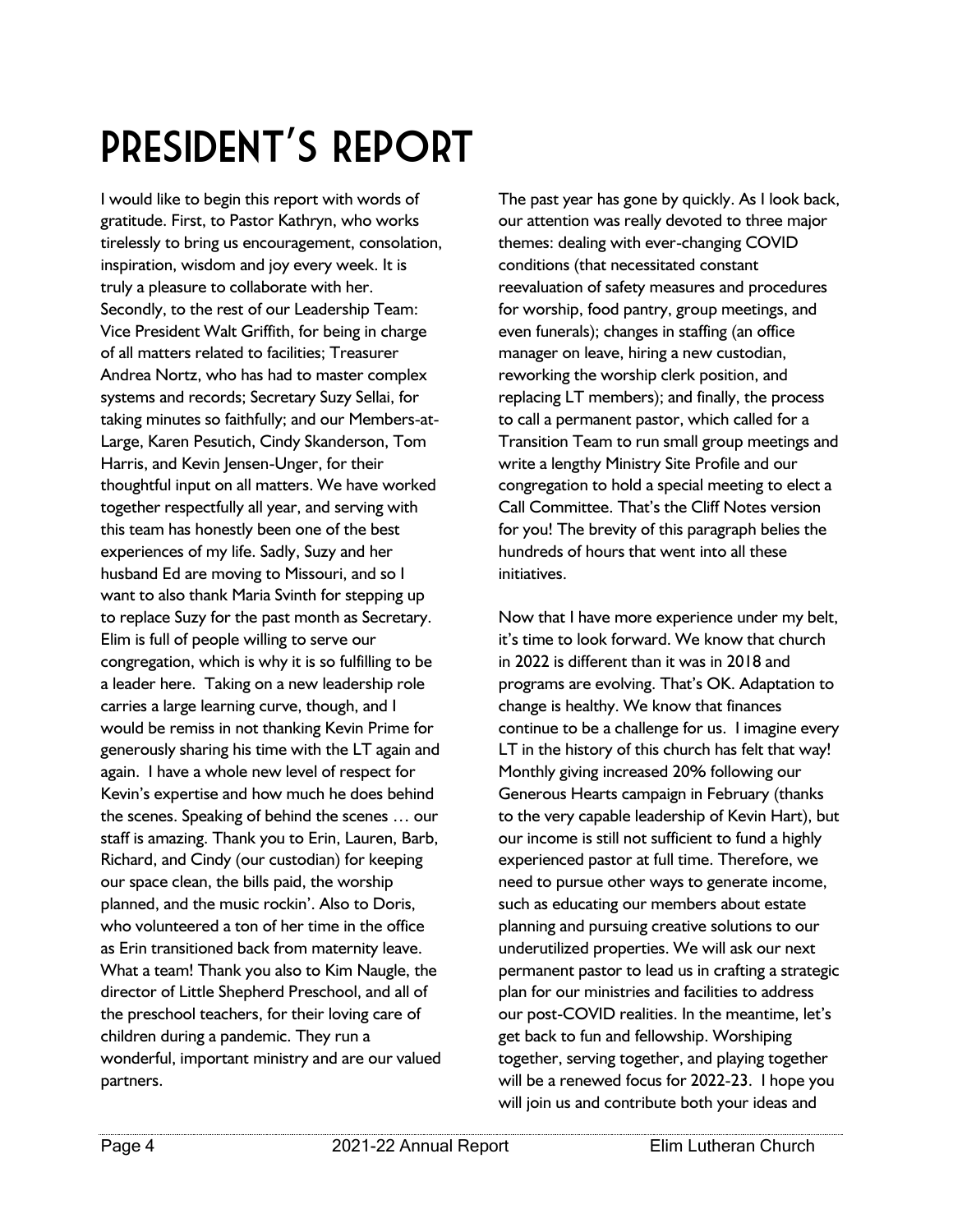energy. Elim is a vibrant, loving community thanks to YOU and the Holy Spirit working among us. Thanks be to God!

Regards, Lain Gen

### YOUTH FAITH FORMATION

#### Communion Kids, 2<sup>nd</sup> to 5<sup>th</sup> Grade

This past year we had 6 to 8 kids attend Communion Kids classes and activities while learning about Holy Communion. Activities included; cookie decorating and distributing them in the neighborhood, creating their own Communion banners, decorating an Alleluia banner, Easter craft activities, and more! Many thanks to the adults who helped make these activities fun; Amy York, Suzy Sellai, Deb Sheridan, and Brian Tolson.

#### Confirmation

Confirmation classes and activities were held twice a month throughout the year. Studies included the New Testament and Luther's Small Catechism. Attendees included Aiden Fusco, Madison Bishop, Spencer Prime, Dalilah Gen, Cynthia Peter, Casey Davison, and James Norquist. There will be a Confirmation Celebration for those affirming their baptism on May 22nd. Confirmation activities will continue during the summer where upcoming 6th and 7th graders will be invited to join.

#### Vacation Bible School/Day Camp



Elim will be easing back into VBS with a fun day camp experience on site with staff from Mt. Cross Ministries. This camp is planned for June 27-July I and will begin with Mt. Cross staff joining us at

our Sunday service on July 26 to kick off the week. Camp is limited to 40 children who are entering grades 1-6. We are also seeking volunteers throughout the week as well as host homes for the Mt. Cross staff. Please let Emily

Hennagin know if you are interested in this rewarding opportunity. It will be a boundless week exploring God beyond measure!

#### Little Shepherd Preschool



Little Shepherd Lutheran Preschool Cindy Skanderson,

Director: Kim Naugle; Teachers: Cindy Conner, Debbie George, Melissa Burgess, Bridget Buell, Rhonda Holt, Serena Baldry

Dear Elim Friends,

Thank you to all of you who have faithfully prayed for Little Shepherd Preschool this year. We've had a great year with 80 preschoolers so happy to be in class to learn and play with friends. The students were supported by 7 wonderful, dedicated, and loving teachers.

As regulations lifted, we were happy to be able to meet with Pastor Kathryn and Lauren Haile for Children's Chapel and Choir. I'm so grateful to the teachers, children, families, the Elim leadership team and congregation for their patience, prayers, and support.

We will have an outdoor graduation on June 8 to celebrate our 30 Little Shepherd Preschool graduates who will be moving on to Kindergarten next year. We pray that we have given them a foundation that fosters a love for school, a curiosity for learning, and a kind, loving heart.

Blessings,

Kim Naugle Little Shepherd Lutheran Preschool Director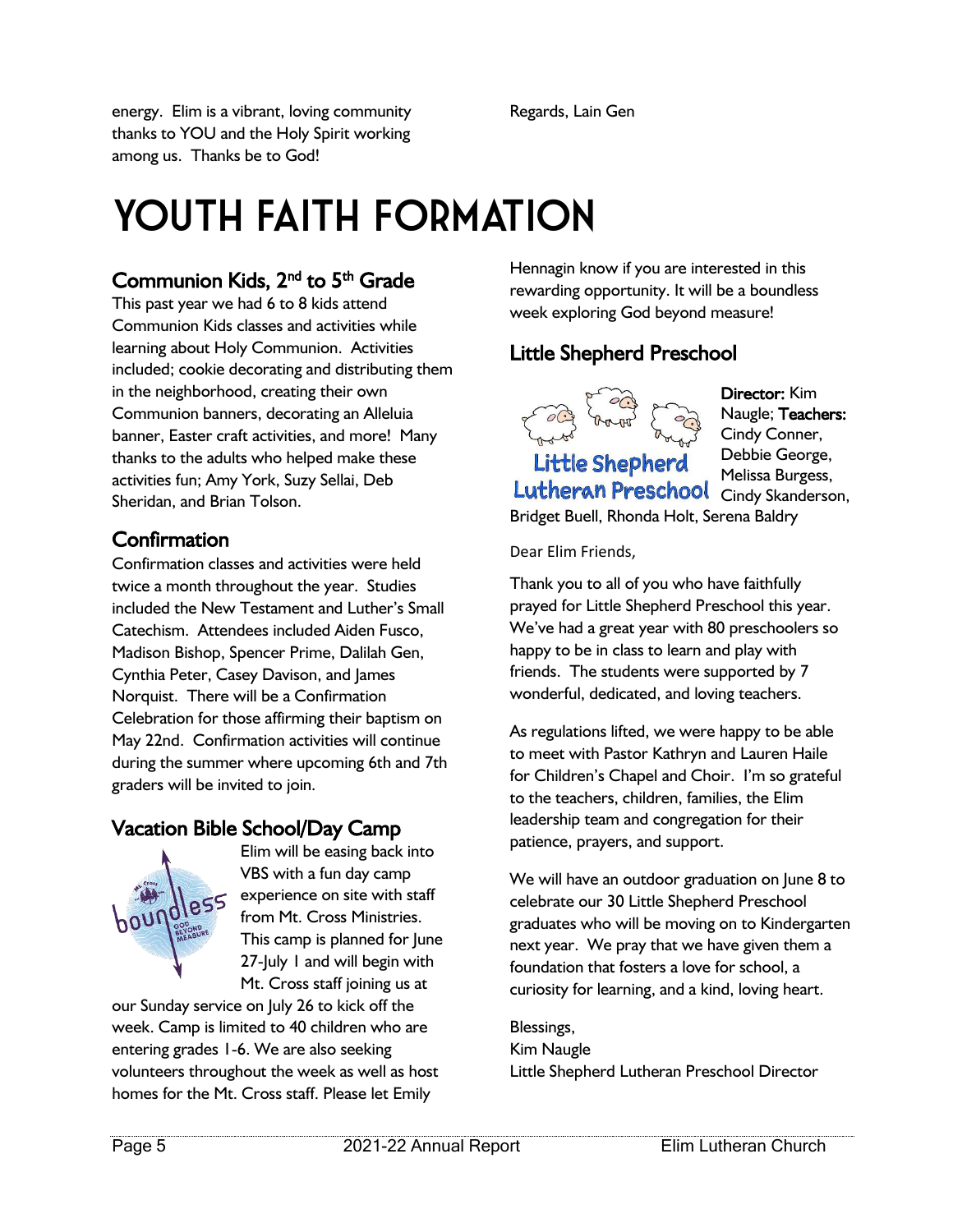# Adult Faith Formation

#### Elim Lutheran Church Women (ELCW)

Submitted by Doris Widger, President

After two and half years, it was good to gather for our Thankoffering event, last November. We had a very short meeting but managed to hold our elections for officers and talk about what sort of things we want to do going forward. We also took up a Thankoffering that was sent to our national organization to help support special programs for women.

Elected were: Doris Widger, President; Kathy Matt, Vice-President, and Mercedes Cooke, Secretary. Treasurer's position is still open.

We then had to put things on hold for several more months during another Covid surge but starting in March the board was able to meet in person again. We are planning a Mother's Day gift for all women at church that Sunday as well as a summer luncheon event.

Meanwhile, we still have two circles that have been meeting, as much as they were able over the past year. Elizabeth Circle met every month either online or in person. The highlight was a summer salad potluck in Mary Wyrick's backyard. It was the first time that Pr. Kathryn had met some of us in person so it was a special afternoon. Some of us took a ride on the Smart Train to San Rafael, had a nice outdoor lunch, and walked around. It was very handy to have a fourth-grade teacher in our group when we visited the Mission (We are really going to miss you, Suzy!). We also did a few hikes, well, walks. We had a Christmas luncheon meeting in December at the church with about 20 women attending. It was so nice to have Robin Butts there to tell us a Christmas story. Otherwise, we continue to use the Bible study in the Women of the ELCA magazine, Gather every month to

learn more about the Bible and each other. We are currently meeting at noon on the 4th Monday of each month, usually in someone's backyard.

Esther Circle has met a few times over the past year and working to get back to their regular schedule of meetings on the second Tuesday of each month. For more information on this circle, contact Kathy Matt.

We were not able to distribute financial gifts to the usual organizations at Christmas time since we have not had much income over the past few years. We do have about \$6,000 set aside for work on the church kitchen. We did underwrite the gifts at Christmas to our tech team. Thank you to all who contributed to this fund!

All women at Elim are invited to any or all of our activities and events. Please keep an eye out for future opportunities or contact Doris (doris@elimpetaluma.org) to get connected with a circle.

#### Tuesday Night Bible Study

Submitted by Richard Maxon

We are a small group of 8-12 people who meet on Zoom Tuesday nights from 7:00-8:00. In addition to discussing the scripture readings for the upcoming Sunday, and talking about how we can apply them to our own circumstances, we also encourage each other and share what is happening in our lives. We are both a Bible Study and Support Group. We learn about God, the Bible, each other, and ourselves. New members are always welcome. For more information contact Richard Maxon (richard@elimpetaluma.org) or talk to Pastor Kathryn.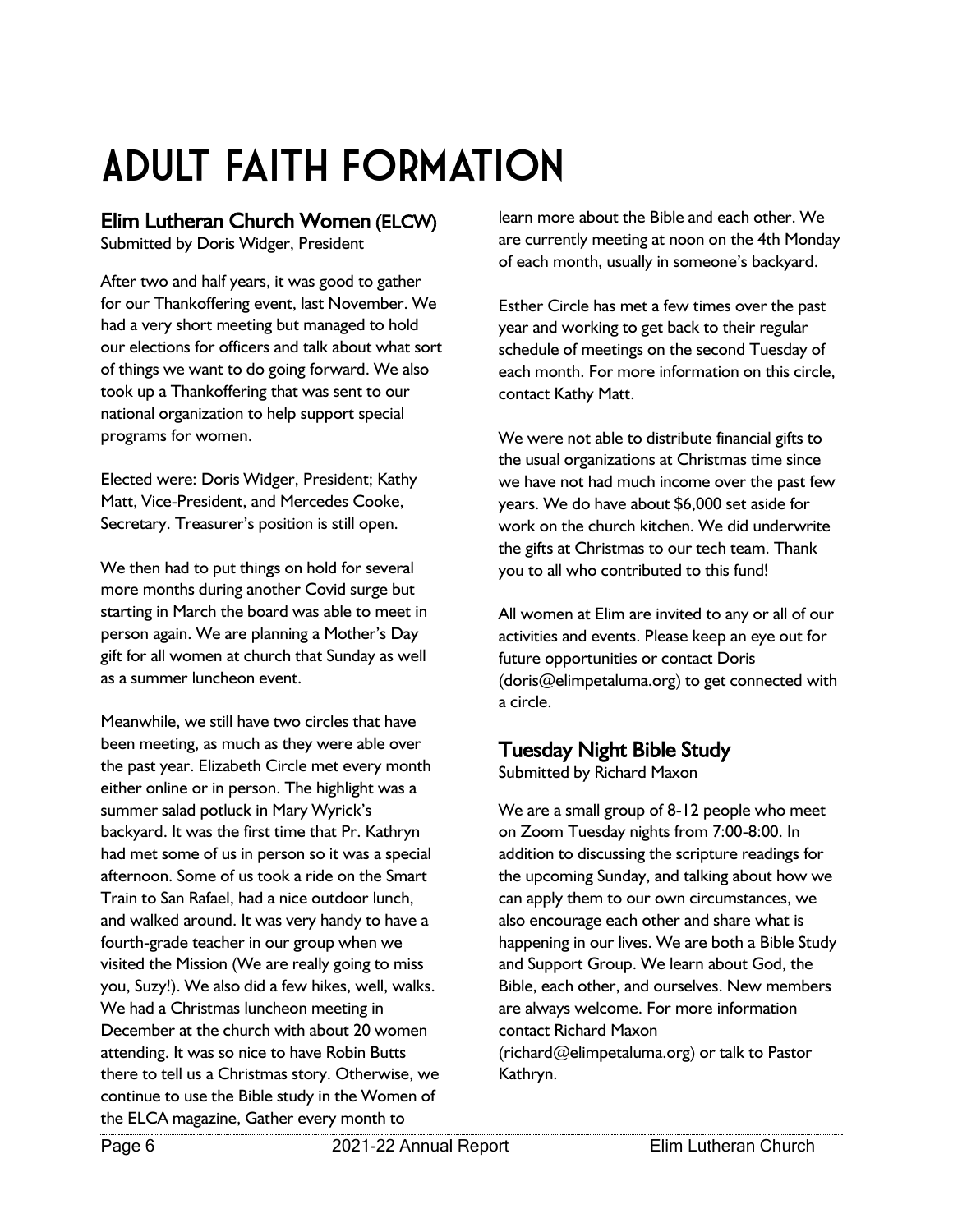#### Men's Breakfast Ministry

Submitted by Phillip Cannon

All men are invited to a virtual breakfast via zoom almost every Saturday morning at 8 a.m. You are welcome to join in for a few minutes or stay for whole meeting. We all have busy lives. We email out a meeting invitation on Friday night and if you want to get on the list just email [men@elimpetaluma.org.](mailto:men@elimpetaluma.org) We have been meeting via zoom since March of 2020 and plan to continue that until the church reopens. While we miss cooking together in the church kitchen (and the smell of bacon) meeting via zoom has brought us some long-distance guests and enabled those who were ill to attend while they were in recovery.

#### Elim's Crafters

Submitted by Becky Wyrick

The Craft group continues to meet on Saturday mornings at 10:00 in our upstairs craft room. Anyone is welcome to join us. We held two popup sales since the reopening of in person worship services for Christmas and Easter. The profits from our Christmas sale was split in half to the Endowment Fund and the Scholarship Fund. The profits from our Easter sale will go towards improvements around the church. Thank you Elim congregation for purchasing our crafts! If anyone has a crafting skill they'd like to teach contact Becky at [beckygaribaldi@gmail.com.](mailto:beckygaribaldi@gmail.com) We would love to have you show us a new skill! Want to know what the crafters are up to? join our group email list.

### **MUSIC**

Hello Elim family! What a wild year it's been. I am so happy to be bringing this update to you. We have seen some wonderful things come to fruition as we make our way out of the wilderness of the last two years. We are still learning and adapting and growing and will continue to do so. But, God is at work in our music ministry.

In August we had our first in-person church service. Even that feels like so long ago. Anyone else feel like the last couple of years have actually felt more like five? We had one service for a while and gradually built our way back to two services starting in November. All of our talented musicians practiced a lot of patience as the staff and Leadership Team figured out on a weekly (sometimes daily) basis how to best serve this congregation.

Here's what's happening now in the Spring of 2022. Our first service features vocalists, piano, flute, and acoustic guitar. Our second service features drums, guitar, bass, piano, and vocalists.

Our choir is growing! The Elim Choir consists of people who love to sing- no previous experience required. When we started practicing again back in August of 2021, we had about 10-12 singers each week. We are now averaging nearly 25 choir members at each rehearsal! This makes my heart absolutely soar. I adore working with our choir and am so proud of the hard work they've put in the past several months. An especially meaningful moment for me was when they sang the song "I Believe" at our Good Friday service. Hearing their voices in the four corners of the sanctuary brought me to tears.

Our Children's Choir is small but mighty! We are still welcoming anyone who wants to join us for practice in between services on Sundays from 10-10:30am in the choir room. The kids have performed with the band as well as with the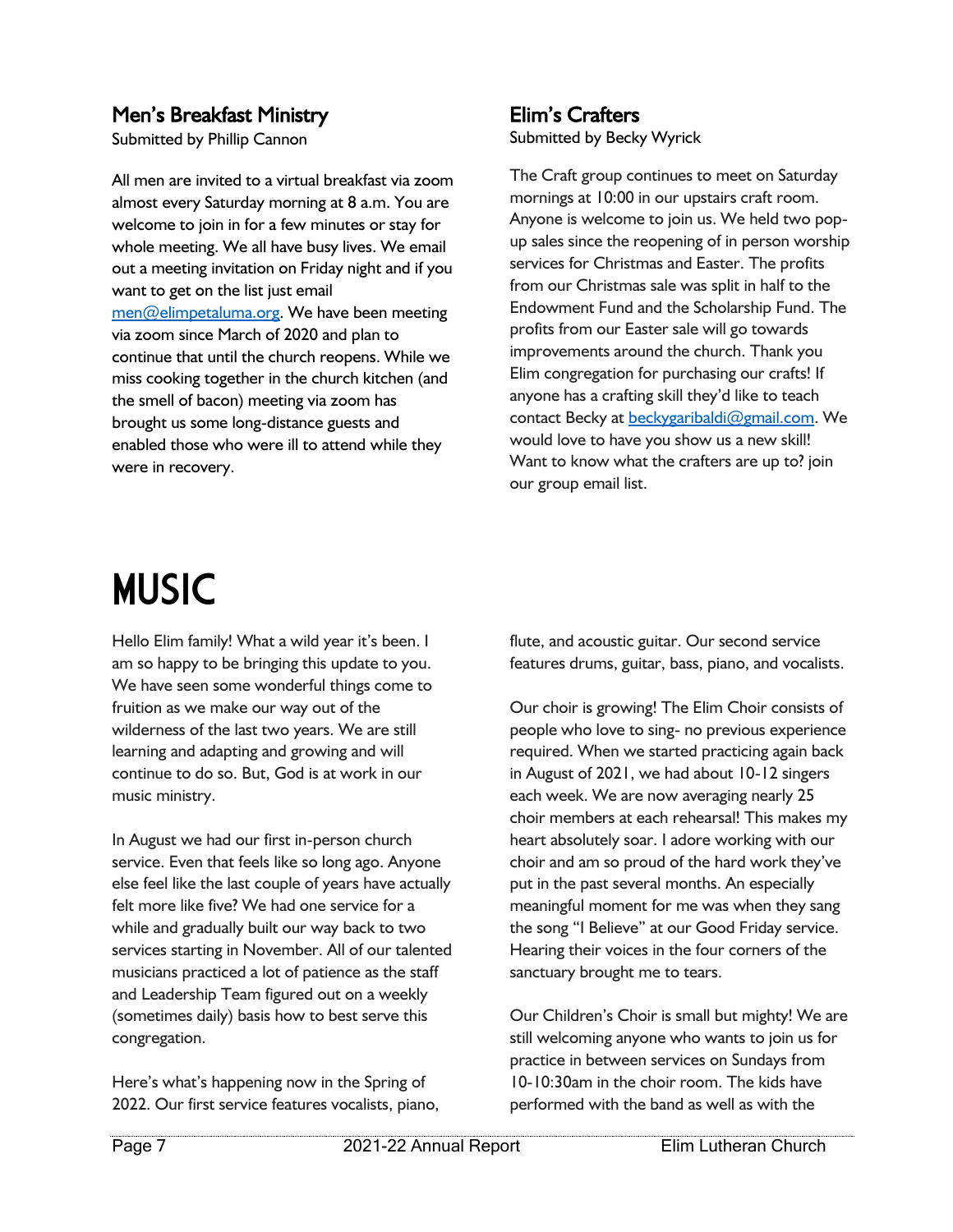adult choir. We have lots of fun learning solfege as well as songs to share with the congregation.

In February, I started a preschool choir at Little Shepherd for the 4 year olds. It has been a real joy! Next year my goal is for the kids to perform songs in our Sunday services at least twice a year. I also hope to expand the amount of kids I get to see, as well as the frequency I see them.

The last thing yet to return is Festival Choir. I am hoping and praying that during Advent, we'll be able to welcome back Laila Schoenlein to direct us. She is an incredible teacher, conductor, musician, and overall fun human being. She brings in community members to share a special set of music with our congregation and we have sorely missed her presence the last couple of years.

Thank you to my husband, Paul Haile, for stepping in as a conductor, instrumentalist, soloist, sound technician, or any other place I may be in a bind. Thanks to my friends in the greater Sonoma County music scene who have stepped in here and there to help: Becca Matlick, Dianna Morgan, and Sean Millard. Thank you to all the fantastic musicians I get to work with week in and week out here at Elim! I am blessed and encouraged by your tenacious spirit, your gracious attitudes, and your welcoming presence. Thanks for always striving for excellence with humor and love at the forefront. Preston Bailey

Eli Carter Lucas Carter Tim Carter Nancy Clarke Mercedes Cooke Diane Day Rosemary Endicott Pastor Kathryn Gulbranson Lynn Harenberg Kevin Hart Eire Hohenner Pat Kellgren Athena Labberton Sarah Labberton George Matt Kathy Matt Richard Maxon Carol Mayo Robin Merrill Alex Miller Vicki Olivas Navarro Audrey Norman Mark Norman Judy Peterson Kevin Prime Stella Prime Rich Rodkin John Schempf John Sedlander Ed Sellai Phil Sorensen Kevin Jensen Unger Daphne Widger Nathan Widger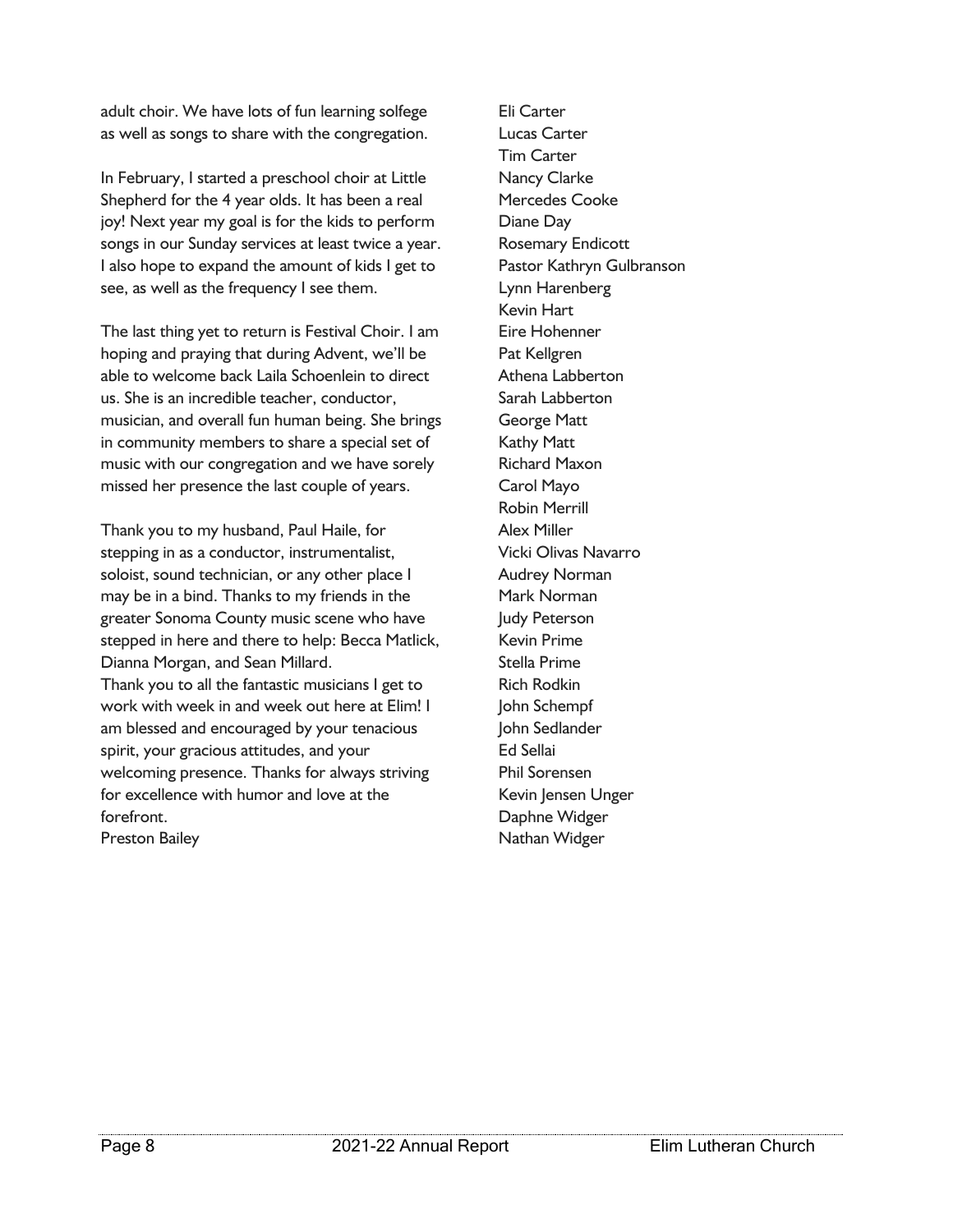### Elim Teams

#### Worship and Music Planning Team

Team Members: Pr. Kathryn, Lauren Haile, Barb Villa, Andy Hohenner, and Kevin Prime

The team meets weekly to plan the worship services and work on the logistics of broadcasting. We have gone from broadcasted services only to in-person and broadcasted services. We are trying to meet the needs of those who haven't been able to return to inperson services due to Covid. It has been a challenging year for the team.

#### Facilities Team

Submitted by Rosemary Hart

Team Members: George Matt, Walt Griffith, Brian Tolson, Rich Rodkin, Fred Svinth, Rosemary Hart, our newest member Greg Gray, and our honorary member Don Bent

Last June, the Facilities Team completed the exterior painting of the Fellowship Hall and Nursery. Thanks to Rich Rodkin for spearheading that project and to all of you that donated to the painting fund.

We then put the finishing touches on the campus exterior by the installation of an updated sign in front of the Sanctuary, a new sign to designate the parking lot, and a new bulletin board at the Baker Street entrance to the Fellowship Hall. This project was managed by Scout Luke Desenberg as his Boy Scout Eagle Service Project. With assistance from the Sign Committee of Mary Wyrick, Nancy Clarke, and Rosemary Hart, plus the graphics expertise of Kim Richardson, Luke created the design, obtained the donations of supplies, and supervised the Boy Scout team in the building and installation. We also want to thank Duncan Flett, Luke's Sponsor; John Schempf, Luke's Scout Leader; and a very big thank you to Les Morgan who donated funds for the signs in the

name of his sister, Karen Morgan-McKenna, a previous member of Elim.

To keep the spruce-up momentum going, Elim had a small fund left from the exterior painting donations and we were able to paint the Sanctuary's interior wainscotting, altar columns, altar relief wall, and arch over the choir loft. We thank the Altar Guild for helping with the paint selections and all of you who helped by donating to the painting fund.

Our video streaming service was also upgraded this year. Our connection to the internet, which was originally and quickly installed due to Covid, was a cord winding through the craft room and down the hall. It is now wired permanently. Thank you to Kevin Prime, for your assistance and project management in this implementation. The new connection was installed by Elim congregation member Barry Yant of Beck Communication.

Our member, Karen Pesutich, purchased a much-needed locked mailbox for the Church Office and George Matt and Walt Griffith installed it. Thank you all! This past year we also replaced a damaged section of gutter running along the preschool side of the patio and around to the parking lot.

We've had electrical problems with the pendant lights in the Sanctuary and currently are working on getting a scissor lift in - and an electrician up to them. They should be fixed soon.

In keeping with the spirit (Holy Spirit, we pray) of spruce-up, the Facilities Team completed a detailed audit of the campus needs, obtained several estimates, and developed a list of Elim Facilities Project Needs. The list is long. Several items are in the "need to do now for safety reasons" group. We'll be communicating the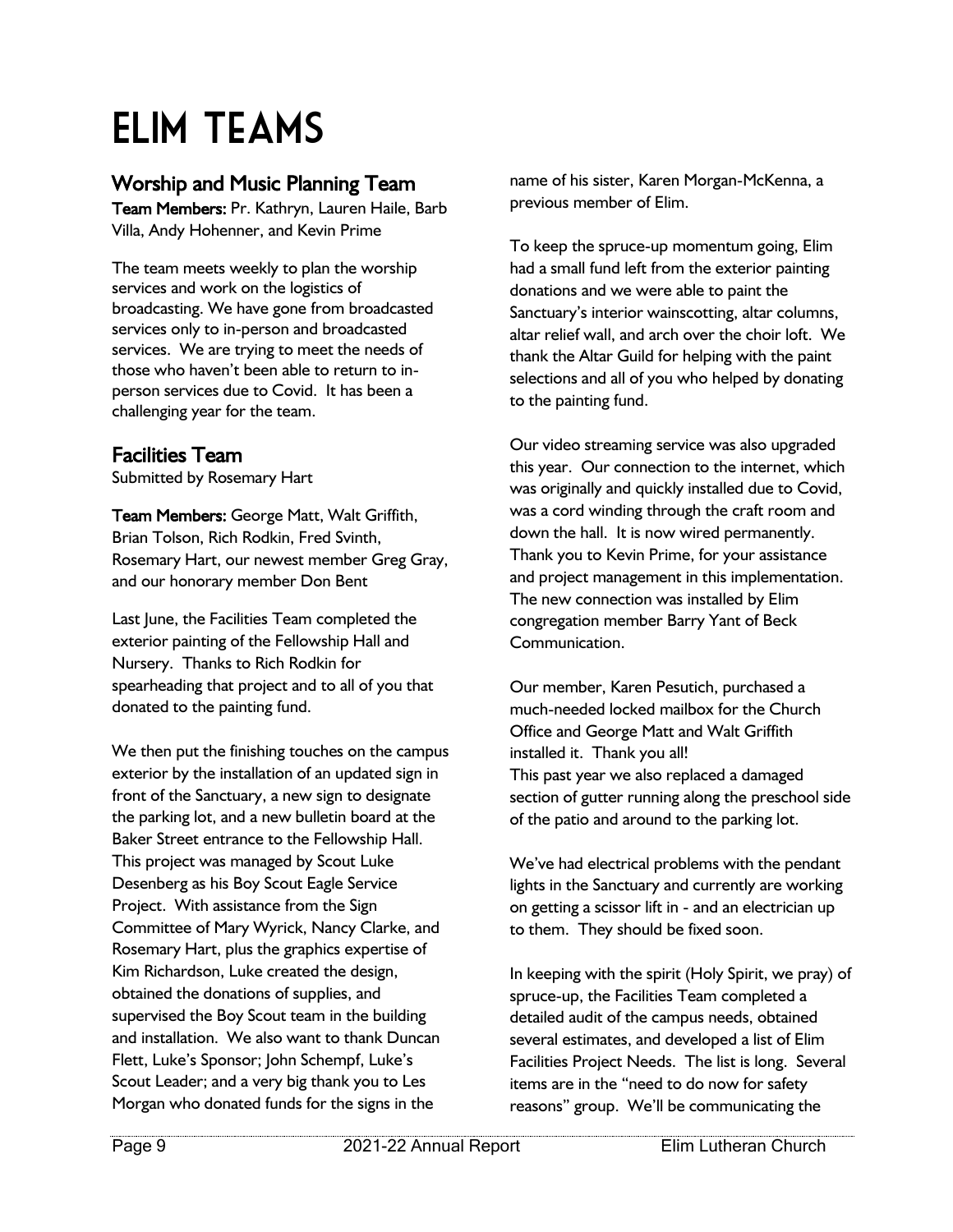project list and scheduling some of these projects soon. We will need volunteers and facility fund donations. In addition to your regular giving, please consider adding a small monthly gift to the facilities budget if you want to help this list get accomplished. Thank you.

Our higher priority facilities project needs include:

- Repair buckled sidewalks [\$9,210 for Stanley Street and Entrance; \$2,600 for Baker Street]
- Install Air Filtration Systems in the Sanctuary (cleans fire smoke and Covid from the environment) [\$2,889 to clean interior air; \$14,949 to bring in cleaned fresh air]
- Install Air Filtration Systems in the Fellowship Hall and Nursery (cleans fire smoke and Covid from the environment) [\$12,892 to clean interior air; \$27,400 to bring in cleaned fresh air]
- Replace / Repair office porch [\$4,000]
- Replace decaying patio bench [\$450]
- Replace / Re-upholster Pews [\$15,400]
- Update Pastor's Office [\$1,550]
- Patch and paint entrance vestibules [\$500 for paint and materials, volunteer labor; \$1,500 for professional to paint parking lot, vestibule only]
- Repair roof leak at skylight next to rooms 6 & 7 [\$400]
- Replace flooring in craft room and adjacent hall [\$1,600]
- Replace the water-stained glass on Baker Street Doors [\$800]

\* Single vendor cost estimates obtained for cost study. Facilities team will receive additional bids and use volunteer labor wherever possible to keep costs down.

A special thank you to the Elim Crafter's. Recent pop-up sale proceeds have been donated to the facilities account. We're excited to see what updates we can do with these funds.

#### Baker Street Garden

Submitted by Cynthia Griffith Despite the continuing surge of Covid-19, the church garden provided the food pantry with many vegetables and fruits through the efforts of our gardeners. (Kale, spinach, onions, tomatoes, squash, and lemons are some of the items we put in the pantry the past year.) We did cut down the number of beds due to the drought situation to do our part for conserving water. Thank you to our member from the neighborhood, Mary Ellen! Thank you to our Elim members: Dave Bachman, Therese Van Wiele, Walt Griffith, and Brede Westby.

Therese, Walt, and I worked on keeping the planting beds in shape for future planting this year by weeding and adding some nutrients. We have started a clean-up of the weeds that have been taking over the garden. Thanks to Dave, Therese, and Walt, we have done quite a bit in April. It is an ongoing process!! A couple more work mornings are scheduled later in April.

If anyone is interested in helping out, even as a substitute gardener, you would be most welcome. We will be planting soon, continue weeding, and during the summer watering according to the guidelines the city sets.

#### Landscaping Team

Submitted by Don Bent

#### Team Members: Rich Rodkin, Walt Griffith, Don Bent

With shovels, rakes, pruning shears, chain saw and goodly number of gloved hands, a small group of the Elim congregation, with some help from the youth of St Vincent's High School, did three major clean ups. Weekly trimming and lawn care was provided by Rich Rodkin with occasional assistance from his wife, Susan. One or two days a week Walt and Cynthia Griffith would attend to the needs of the Community Garden.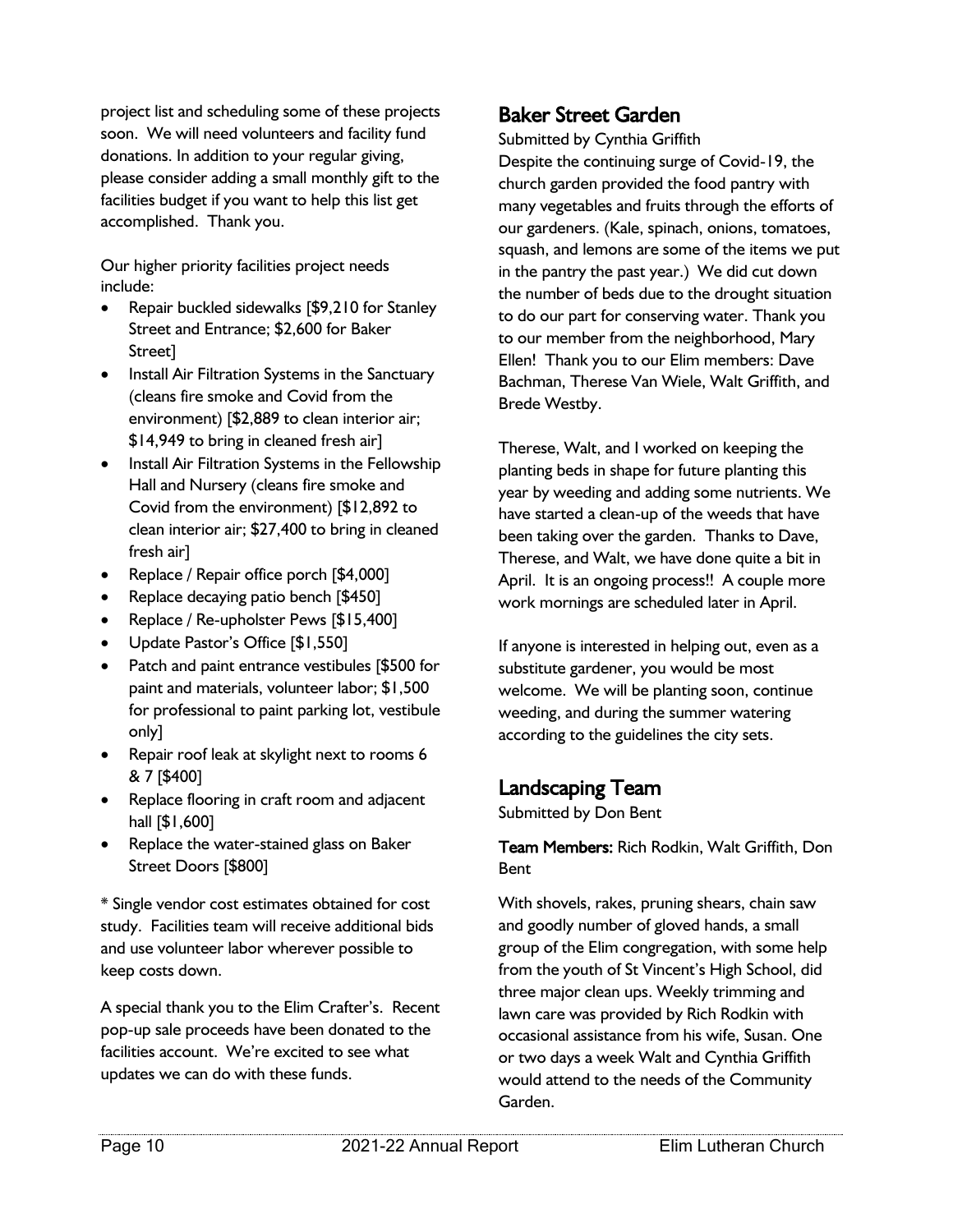Goals for the 2022-2023 Elim year are somewhat lofty in nature. The Leadership Team is looking for that individual who has the will to lead and manage the landscape and community garden. Another goal is to establish a team of individuals to take care of the grounds, if nothing else, duty once a month would be great. Major project is scheduled in the September/October time frame to replace the overused and falling apart planter boxes in the community garden. If interested in assisting, contact Walt Griffith. Thanks to all that got their hands dirty this past year.

#### Elim Endowment Fund

Submitted by Catherine Winters, Chairperson

Members: Wendell Day; Roy Martinez, Phil Sorenson, Brede Westby; Catherine Winters

The mission of the Elim Endowment Fund Committee (EFC) is to encourage gifts of accumulated assets to enhance the mission outreach of this congregation beyond Sunday and special appeal offerings. We prudently distribute a set percentage of the funds value while protecting and growing the principal. The distribution of the funds are made through grant requests that are carefully considered based on criteria set by this committee and the Leadership Team (LT). We support local and global non profits. See the When the EFC recommends a grant be funded it is submitted to the LT which makes the final say on grant approvals.

The goals this year were to make the congregation and community more aware that Elim had and endowment fund that offered grants and also encourage individuals to consider making contributions to the fund in their estate planning. in memorium, or in honor of someone to help grow the fund. The actions we took were to have announcements in the Elim Source, being included in the Christmas Stocking Gift Giving in December, reaching out to non profits from members of our congregation via work of mouth, having a Bulletin Board display in the

Narthex showing the non profits who have received grants in the past years.

This year the following grants were approved;

1) \$l,000 to Amor Para Todos (Love for All) (APT), a non profit founded in Petaluma to make our schools more inclusive to LGBTQ+kids to improve mental health outcomes. This grant was for supporting a project including support all gender restroom signs, and training materials

2) \$2,500 to Petaluma Blacks for Community Development (PBCD)'s Grapevine Youth Leadership Program started in 2021 The goal is connect Black youth with positive black professionals from various fields whom they can interact by going on field trips to various areas in the Bay Area. The grant will help support travel and other expenses

3) \$2,500 to Mentor Me Petaluma. A School based youth mentoring program to empower youth to teach their highest potential by mentoring students who need extra support. They are matched up with one on one support by adult volunteers. Many more youth are in need and struggling do to the challenges they have faced due to Covid 19 and the impact it has on their personal an educational lives. These monies will help expand the program so more youth can be served.

We received contributions from the Christmas Stocking Gift giving, the Elim Crafters, and Thrivent and investments from the Elim Endowment Fund investments

Thank you for supporting the Elim Endowment ministry If you have not already please prayerfully consider contributing to the fund with a current or preplanned future gift if you are inspired to leave a legacy that supports changes locally and globally If you know of any non profits that may benefit from a grant please direct encourage them to visit the church website for additional information. Thank you for allowing us to be of service.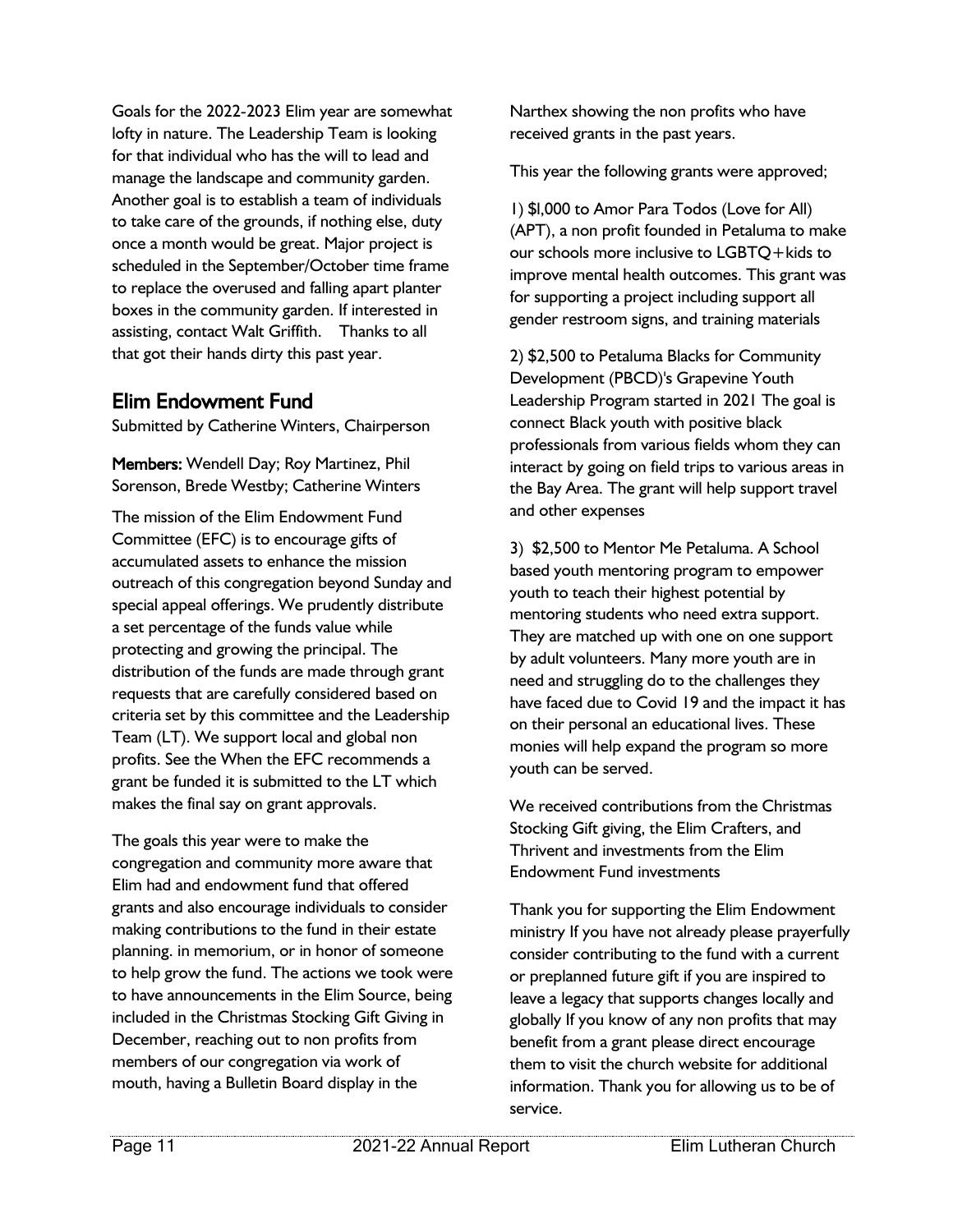#### Scholarship Team

Submitted by Emily Hennagin

Over the winter the scholarship fund received a boost through many generous donations. A number of these donations were made in honor of Shelley Westby for which we are most grateful. This donation drive was conducted in preparation for the receipt of scholarship applications for the first time in two years! Beginning in April we opened the application process, and it is open to all college or trade school bound members, as well as any current students who have not previously received a scholarship from Elim. We plan to award the scholarships at a service in early June.

#### Audit Team

Submitted by Audrey Norman

With this report, the Audit Committee comprising Fred Svinth, Phil Sorensen, and Audrey Norman, with Doris Widger serving as consultant, presents its audit of the financial books and records of the congregation and all its related organizations to the Leadership Team.

#### Church: Elim Lutheran Church Synod: Sierra Pacific Synod For the period beginning June 1, 2020 and ending May 31, 2021

The audit objectives related to the internal audit of financial books, records and operations include the following determinations:

- Financial procedures were found to be in compliance with financial policies and procedures set forth in Elim's Governing Documents, which have been approved by the Leadership Team.
	- o We recommend that consideration be given to adding at-large members to the Finance Team.
- Cash and investment balances are fairly stated on Elim's financial reports.
- Assets and liabilities recorded in the congregation's books and records are supported by appropriate independent documentation (bank statements). The authorized signer of record at one financial institution is outdated.
	- o We recommend that authorized signers at First Eagle Funds be updated and general procedures for updating signatures be modified as described in the AUDIT OF 2020-21 FISCAL YEAR: DETAILED REPORT presented to Leadership Team.
- General ledger balances are appropriately reconciled to their underlying assets (bank statements) and liabilities (loans payable) in a timely and accurate manner.
- Donations are properly classified on the financial statements in line with the donor's intent.
- Proper segregation of duties is in place for all key financial transactions and is not being circumvented. Segregation was temporarily sub-optimal in one area during the COVID-19 lockdown, as further described in the AUDIT OF 2020-21 FISCAL YEAR: DETAILED REPORT presented to Leadership Team. Fully appropriate segregation has since resumed.
- The Sunday offering is handled and counted in dual custody whenever possible. The midweek offering is not handled in continuous dual custody due to the COVID-19 physical distancing protocols in place, but the practice comprises a reasonable COVID-era workaround with a number of well-functioning controls.
- All monies generated and expenses incurred in connection with special projects are properly accounted for and can be traced back to the general ledger.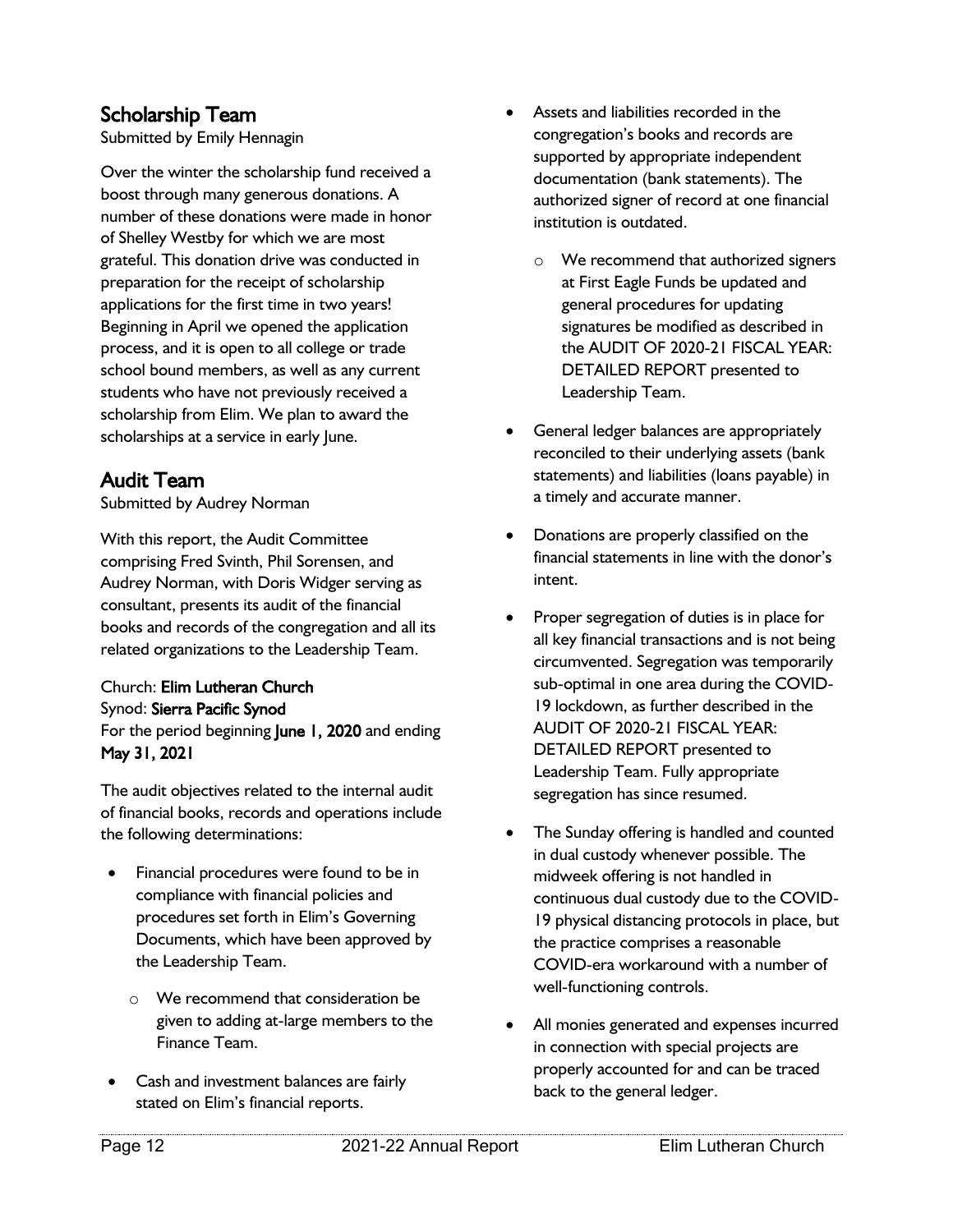- The petty cash fund is monitored and controlled; Less than half of petty cash comprises gift cards that are not stored under lock and key, but the office is generally locked; Pastor Kathryn and others need access to the cards to distribute them. The dollar amount in question  $-$  \$80  $-$  is small in the context of Elim's overall finances.
- All major capital expenditures have been approved by the Congregation Meeting or the Leadership Team operating under emergency governance provisions (COVID pandemic).
- Expenses are appropriately approved and supported by applicable documentation.
- Fixed assets exist and are properly recorded in the general ledger.
- Governance requirements with respect to Endowment Committee approvals are being met. All 2020-21 Endowment Committee approvals were also approved by the Leadership Team.
- Date-of-hire information is on file both in system and paper form. Some I-9 documents lack necessary signatures.
	- o All necessary signatures should be obtained. Any attached personal information should be removed and shredded. Once corrections have been made, all I-9s and W4s should be filed on SharePoint.
- Controls over the payroll process are in place and operating as intended.
- There is no records retention policy in place.
	- o Consideration should be given to adopting a records retention policy.
- All appropriate vendors receiving a payment in excess of \$600 annually receive a 1099.
- The audit committee did not review insurance policies, but is aware of ongoing procedures that serve to ensure that appropriate insurance is in place and in force.
- Financial reports are produced directly from Elim's fund accounting software ("FastFund Nonprofit Online"), monthly for Leadership Team and annually for the Congregation Meeting, and include an approved budget and a budget variance analysis. Reporting complies as much as possible with Generally Accepted Accounting Procedures for nonprofits.
- Credit card charges appear legitimate, proper controls are in place, and the Credit Card Policy is being followed. Our current credit card issuer – Capital One – requires that the account be attached to an individual's social security number, requiring that person to remain in place as credit card administrator and provide explanations when borrowing personally.
	- o We recommend that Elim seek out a true corporate credit card that does not require any person to be technically liable under an individual social security number.

#### Audit Conclusion

Based on the audit work performed to achieve the objectives listed above, the books and records of Elim Lutheran Church were found to be materially accurate in all respects. Testing performed also found that the controls governing the financial operations process are in place and operating as intended.

Although controls over financial operations appear to be adequate, addressing the following minor issues identified in this audit would be beneficial: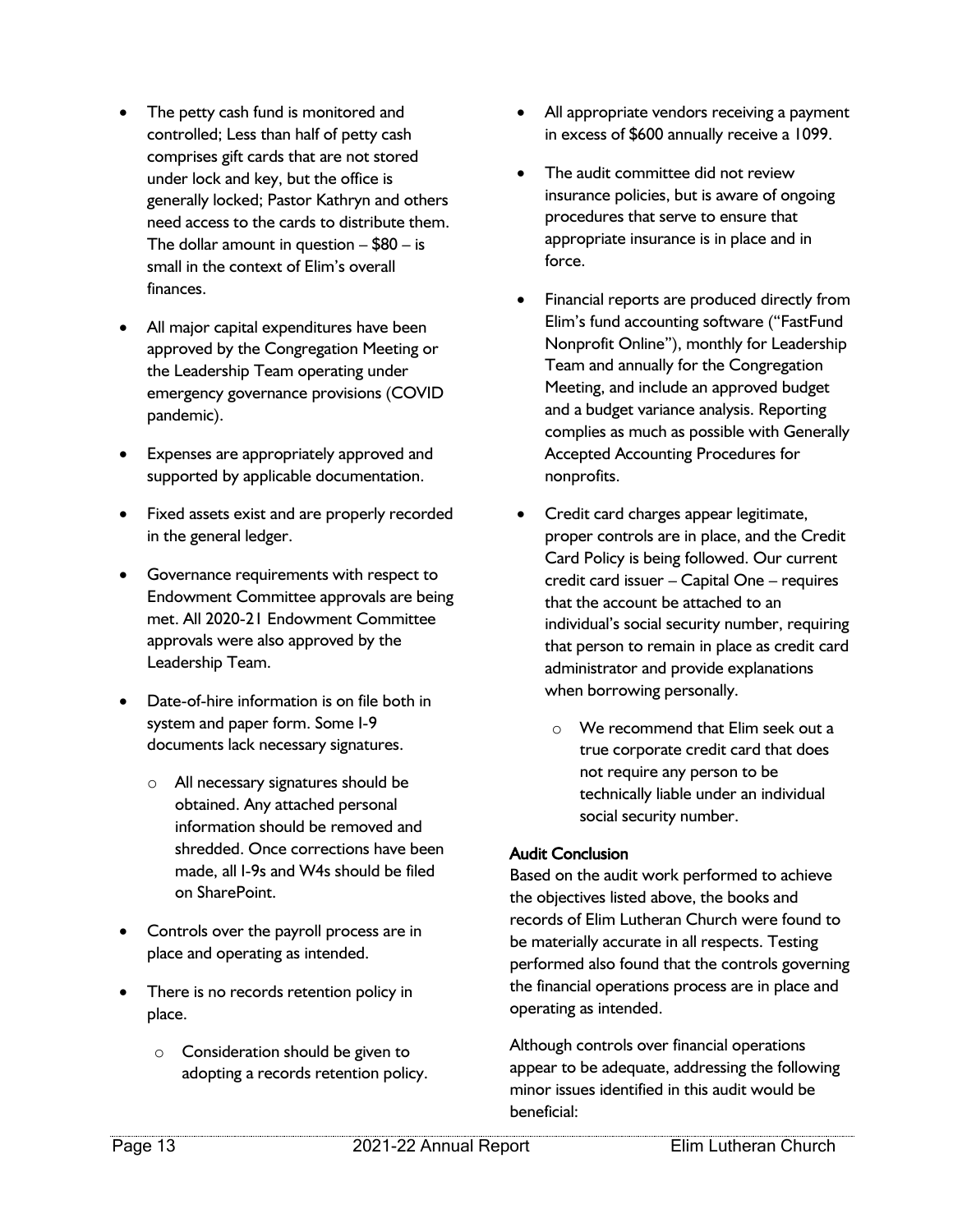- Consider adding at-large members on the Finance Team.
- Update signatures and signature-update procedures pursuant to recommendations found in the AUDIT OF 2020-21 FISCAL YEAR: DETAILED REPORT presented to Leadership Team.
- Add necessary signatures to I-9 documents as further described in the AUDIT OF 2020- 21 FISCAL YEAR: DETAILED REPORT presented to Leadership Team. Remove and shred any inappropriate personal information attached to I-9s.
- Consider adopting a records retention policy.
- Seek out a true corporate credit card that does not require a person's SSN attached to the account.

Implementation of the recommendations outlined in this report would help strengthen financial operations and record-keeping.

On a personal note, the Audit Committee would like to thank our Consultant, Doris Widger, who helped us from the get-go, and the others who provided information to us during the audit process, including current Treasurer, Andrea Nortz, Bookkeeper, Richard Maxon (thanks, Richard), and last but certainly not least, Kevin Prime, who spent many hours on the phone answering audit questions and provided us with mountains of documents. We also want to acknowledge here the sophistication and high standard of care reflected in Elim's financial operations under his watch.

#### Transition Team

Submitted by Susan Rodkin, Chair

In the spring of 2021, the Elim Transition Team was formed to launch the beginning of Elim's pastoral call process. The Team focused on two separate tasks – first, convening small group meetings to gather input, and, second, writing

the initial draft of the Ministry Site Profile (MSP), the document that the Sierra Pacific Synod will share with prospective pastoral candidates who are interested in Elim.

In Small Group Meetings convened at member's backyards, at church, and on Zoom, all persons were invited to participate by sharing their ideas, thoughts, and dreams about Elim's ministry. The Elim Transition Team was thrilled to facilitate twelve Small Group Meetings between September and November 2021. For those who were unable to attend in person, question forms were available both online and in paper format. With approximately 85 persons participating, participants reflected a commitment, caring and optimism about the future of Elim's ministry.

Input gathered during the Small Group Meeting process is available at Small Group Meeting Data Parsed. Overall Themes from the Small Group Meeting Parsed Data are available at Themes From Small Group Meeting Questions.

In November 2021, the work of writing the Ministry Site Profile began. The Transition Team met many times in the next three months to thoughtfully integrate input from the Small Group Meetings into the MSP. The MSP was then shared with the Elim Leadership Team. The MSP will now be an important part of the work of the newly-elected Elim Call Committee. More information about the MSP will be available at the May 15, 2022 Annual Meeting.

Tremendous gratitude to the members of the Elim Transition Team who faithfully led the Small Group Meeting input-gathering process and then freely gave of their time and talents to write and edit the initial draft of the Ministry Site Profile (MSP). Members of the Transition Team are Pastor Kathryn Gulbranson, Laine Gen, Rosemary Hart, Andy Hohenner, Peter Labberton, Kathy Matt, Susan Rodkin. Thanks for your service above and beyond, Transition Team. You were spectacular.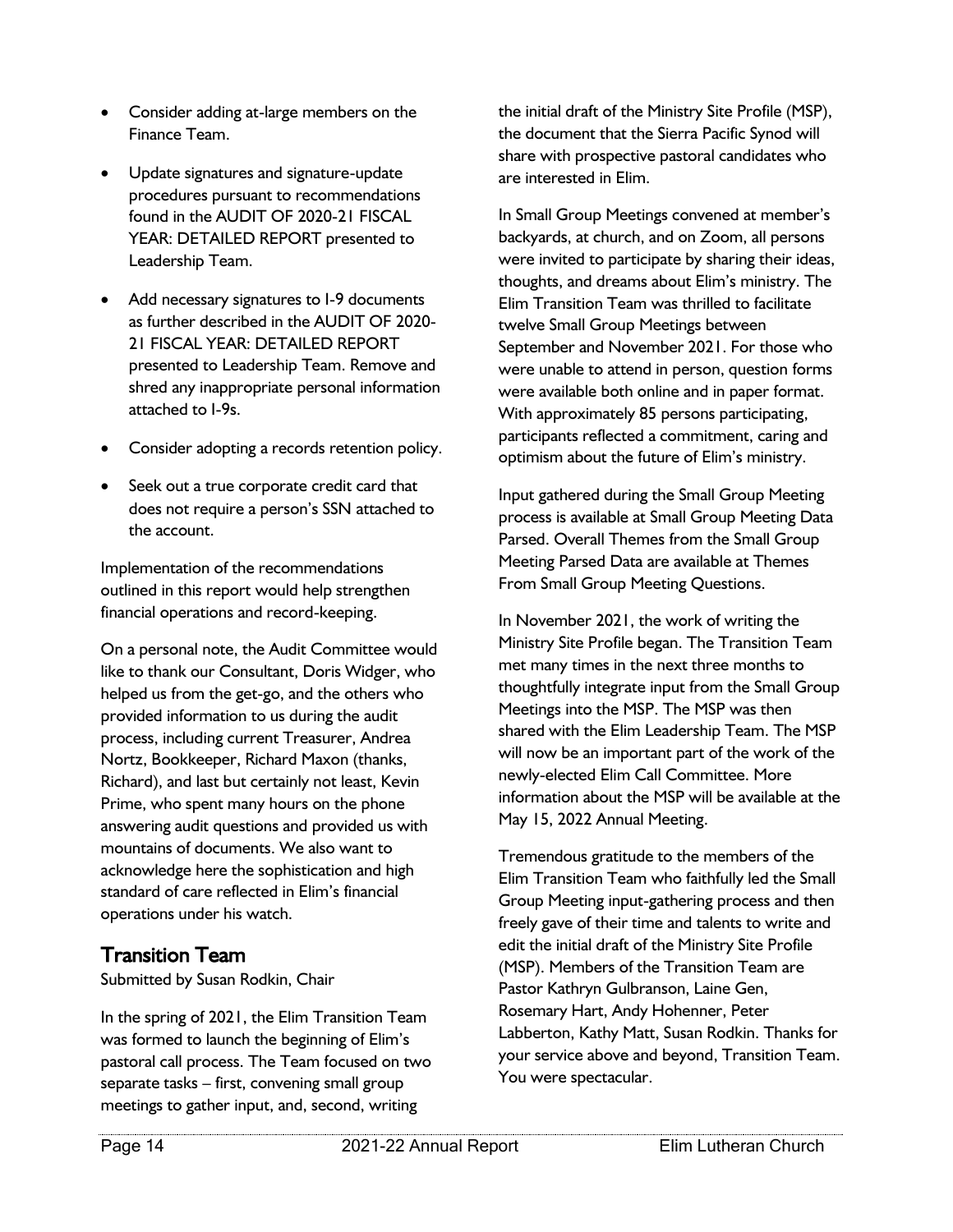#### Prayer Shawl Ministry

Submitted by Doris Widger

A prayer shawl is a symbol of love, crafted to give comfort and warmth to those who receive it. Members of the Elim Prayer Shawl team continue to knit and crochet shawls. Over the past year, we sent more than a dozen shawls to people going through difficult times. We create and gift these warm and snuggly shawls as a reminder of God's love. May those who receive our shawls feel embraced and sustained in good times as well as difficult times. Please let us know if you know someone who is in need of a prayer shawl. For more information, contact Doris Widger or Nancy Clarke.

#### Elim Counters

Submitted by Cynthia and Walt Griffith

Our thanks to the following members who have helped count and deposit the Sunday Offering: Shirley Bunce, Mercedes Cook, Jeanette Genovese, Carol Mayo, George Matt, Doris Widger, Brigitte Winterboer and our newest member, Robin Merrill. We also want to thank George Matt and Richard Maxon for taking care of Offering and payments received in the office during the week.

#### Worship Helpers

Worship Helpers are a vital part of our worship services. There are many parts to having a worship service, up front and behind the scenes. Without volunteers we would not be able to conduct our worship service at the level we are accustomed to. There are many ways everyone can participate. We are a church family and everyone needs to contribute in some way to keep our family together.

This past month Doris Widger and Cynthia Griffith have taken over the role of Worship Helper Coordinators. They have started a new system and we hope you will find this easy and convenient to use. We thank them for their service!

Special thanks to all who volunteered this past year. Thank you to all those who stepped in at the last minute, you are all very much appreciated.

#### Volunteer Program

Submitted by Cynthia Griffith & Doris Widger

We are the new coordinators of Elim's volunteer program and our goal is to find a way for everyone in our congregation to volunteer in some way or another. Thank you to everyone who filled out a Ministry Interest Form and to those who continue to volunteer in so many ways around Elim. A new system was set up to schedule worship helpers. The program is called Volgistics (VicNet) and we encourage all worship helpers to give it a try. We are also following up on the things that people checked off on their forms to make sure everyone gets connected to those ministries.

Fifty-three people filled out a ministry interest form. Thank you! If you still haven't filled out a form, you can do so on our website. There is a link on the home page and there is also a worship helper page that will give you links to the job descriptions of all the worship helper tasks, from acolyting to communion bread baking.

Our church has so many people who serve at our worship services, the food pantry, doing maintenance around the facility, in the office, and also in our community. We thank each one of you and pray that your service and ministry will be blessed in the coming year.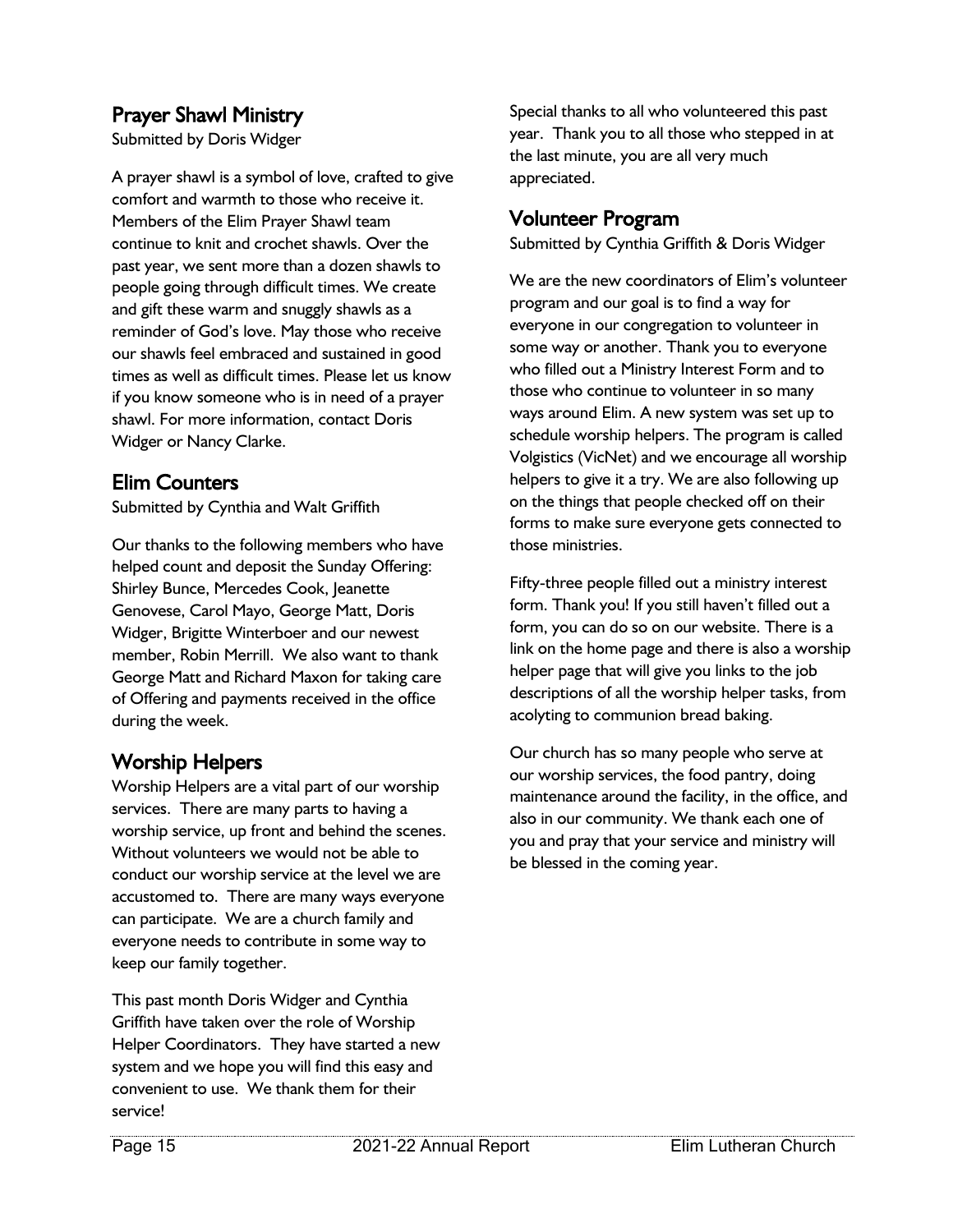# OUTREACH & SERVICE

#### Elim  $R_3$

Submitted by Athena Labberton

Elim R3 has struggled to ramp back up after the disappointment of missing two building trips due to Covid and a Hurricane.

This year four of us did participate in the Rebuild Petaluma/ReLeaf planting day. We were 4 of 150+ people who planted 150 trees at Wiseman Park it was fun and good for the planet.

Thank you for all support you have shared with us.

#### **KindKnits**



Submitted by Julie Prime

Elim KindKnits Group Brightens the New Year with Scarf and Hat Giveaway

The Elim KindKnits group consisting this year of Robin Butts, Julie Prime and Doris Widger—created 71 scarves

and 4 hats, beautifully handmade, to distribute this past January as a random act of kindness. Once again Copperfield's bookstore in downtown Petaluma graciously hosted the outreach project event, which was, as always, extremely well received by the community.

Whether recipients needed the scarves for their warmth, or just wanted to brighten their wardrobe and spirit, they were encouraged to take one—and then pay the kindness forward with a thoughtful act of their own choosing. Each scarf included a tag describing our project and welcoming them to join us for our online or inperson worship services. Within just a few days, each item had found its new home.

Many thanks to those who participated in keeping this wonderful tradition going—and to those currently working to make scarves and hats for our next fall/winter giveaway. Want to help make this coming year's event a success? Talk to Julie Prime. Scarves and hats can be made in whatever colors and patterns bring you joy.

#### Interfaith Pantry

Submitted by Richard Maxon

#### Westside Interfaith Food Pantry Partners: St.

Vincent's Catholic Church, St. John's Episcopal Church, and B'nai Israel Jewish Center

Elim has been participating in the Westside Interfaith Food Pantry since 2009, when it was first held in the park across from Elim and later hosted in our Fellowship Hall. For most of the past two years, since the beginning of the Covid Pandemic, the Food Pantry has been held in the Elim Parking Lot. The current congregations that rotate food purchases and distribution are St. Vincent's Catholic Church (1st Thursday), St. John's Episcopol (2nd Thursday), Elim Lutheran (3rd Thursday), and B'Nai Israel (4th Thursday).

Our food sources are Redwood Empire Food bank (REFB), Raley's, COTS Kitchen, and Farm to Pantry, as well as local home gardens and the Elim garden in season. Our cost for some of the food from the REFB averages around \$100. - \$150. per week, due to our maintenance fees being waived by taking monthly surveys. Some weeks the costs are zero or highly reduced by the grants that are provided to REFB by various donors. Additional costs include the purchase of gloves, hand sanitizer, cleaning products, ziplock and paper bags, as well as equipment such as tables, hand trucks, & thermometers. REFB has started a diaper bank which allows the Food Pantry to provide free diapers, and The Code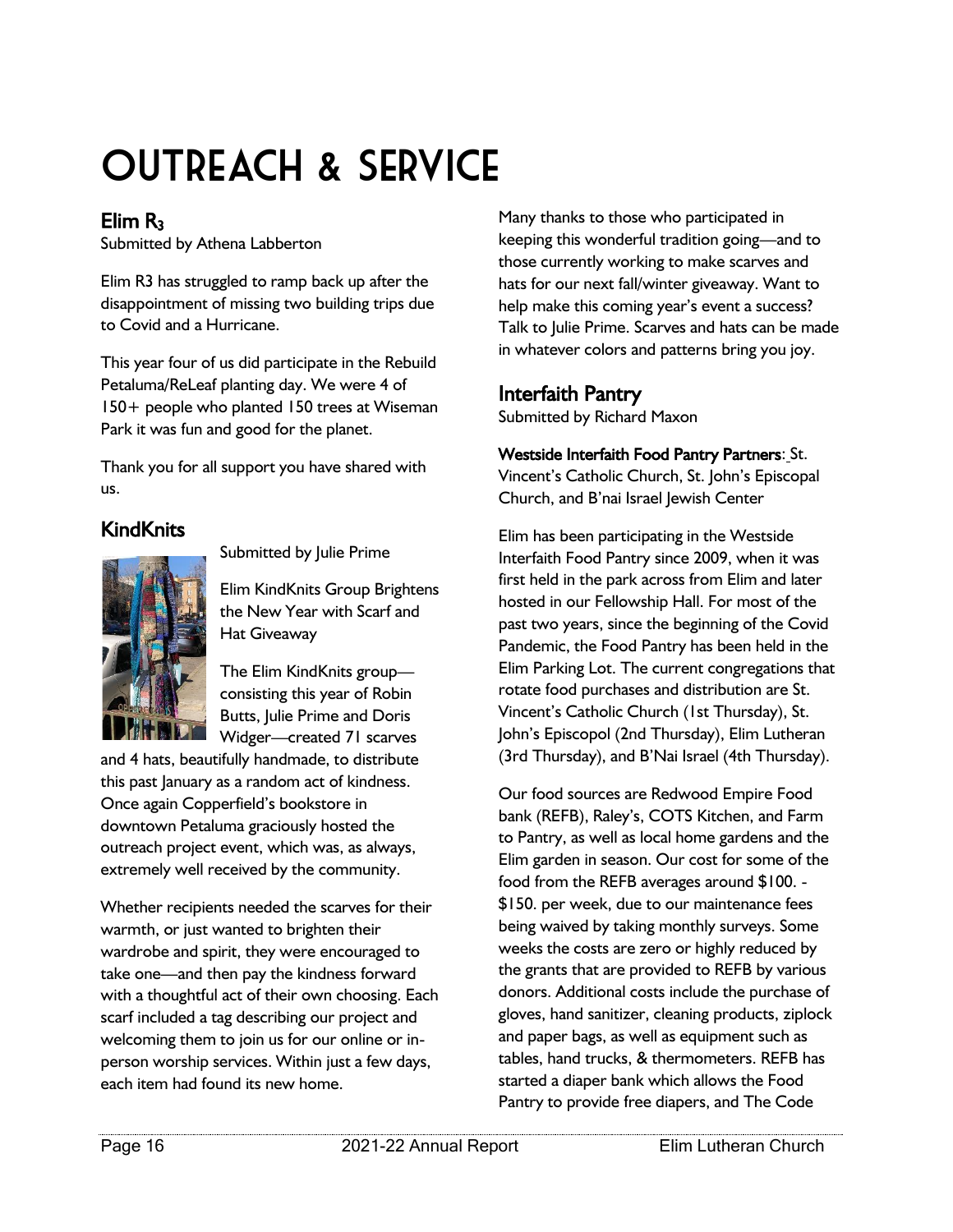Red Project donates feminine hygiene products which are also distributed.

The Food Pantry serves approximately 35-40 households per week, which can provide food for around 450 individuals on a weekly basis. The congregations normally order food for 40 households since that is the typical average. We have between 10-12 patron volunteers on a weekly basis who help the congregational volunteers in setting up and distributing the food, as well as helping with clean-up after the Food Pantry. These volunteers are given first choice in receiving the Food Pantry items that are available, and the Food Pantry could not function properly without them. Some congregational volunteers help out every week, regardless of the rotation, and there are regular volunteers who are not members of any of the participating congregations.

This important interfaith ministry addresses food insecurity in the community, which has been greatly impacted by the Coronavirus.

Many thanks to the members of the Elim Pantry Team, many of whom help out on a weekly basis, for a job well done all year.

#### Relay for Life Captain: Nancy Clarke

The Elim Lites thank all of you that contributed to our Relay for Life held at Cardinal Newman High School on September 11, 2021. This year our team was small in numbers but the eight of us on the Elim Lites team were mighty and raised \$30,810 and the overall event raised \$144,888. We were on the track to support all of our Elim members that are living with cancer and remembering those who lost their battle to cancer. Thanks to all of you that continue to support our efforts to find a CURE! Our 2022 Relay for Life will be at Cardinal Newman High School, Sept. 17, 2022.

#### College Care Packages Coordinator: Karen Pesutich

Our College Care Packs were a great success as they are every year thanks to the tremendous support of you, our Elim Family. Together with the ELCW, who generously paid for all the shipping, we were able to send packages to 17 students attending college throughout the United States. We also delivered 1 to a local JC student. That's a lot of students from our congregation that were touched by this ministry as they continue their educational journey.

Knowing that they are held in our hearts and prayers means so much to each of them. This act of caring is not only a blessing to each of these students but a blessing to us as a congregation. So, thank you again for your continued support of this wonderful ministry to our youth.

In Christ Love, Karen Pesutich

#### Elim Chartered Boy Scouts of America Troop 9

Submitted by John Schempf

Troop 9 was first chartered in March of 2009 with the generous support of our Chartered Organization – Elim Lutheran Church. We strive to be an inclusive troop, just as Elim Church is in the local community. Our first Eagle Scout, which was celebrated in 2013, was Robert Marchionni (a founding member of T9 & past Elim member), and currently we stand at 24 young men (including Clay and Aiden so far this year) who have achieved Eagle - the highest rank in Scouting.

Troop 9 is more than just about camping, and hiking and being in the outdoors; we believe strongly in our commitment to community service, so that our scouts learn to appreciate the responsibility of giving back to their community.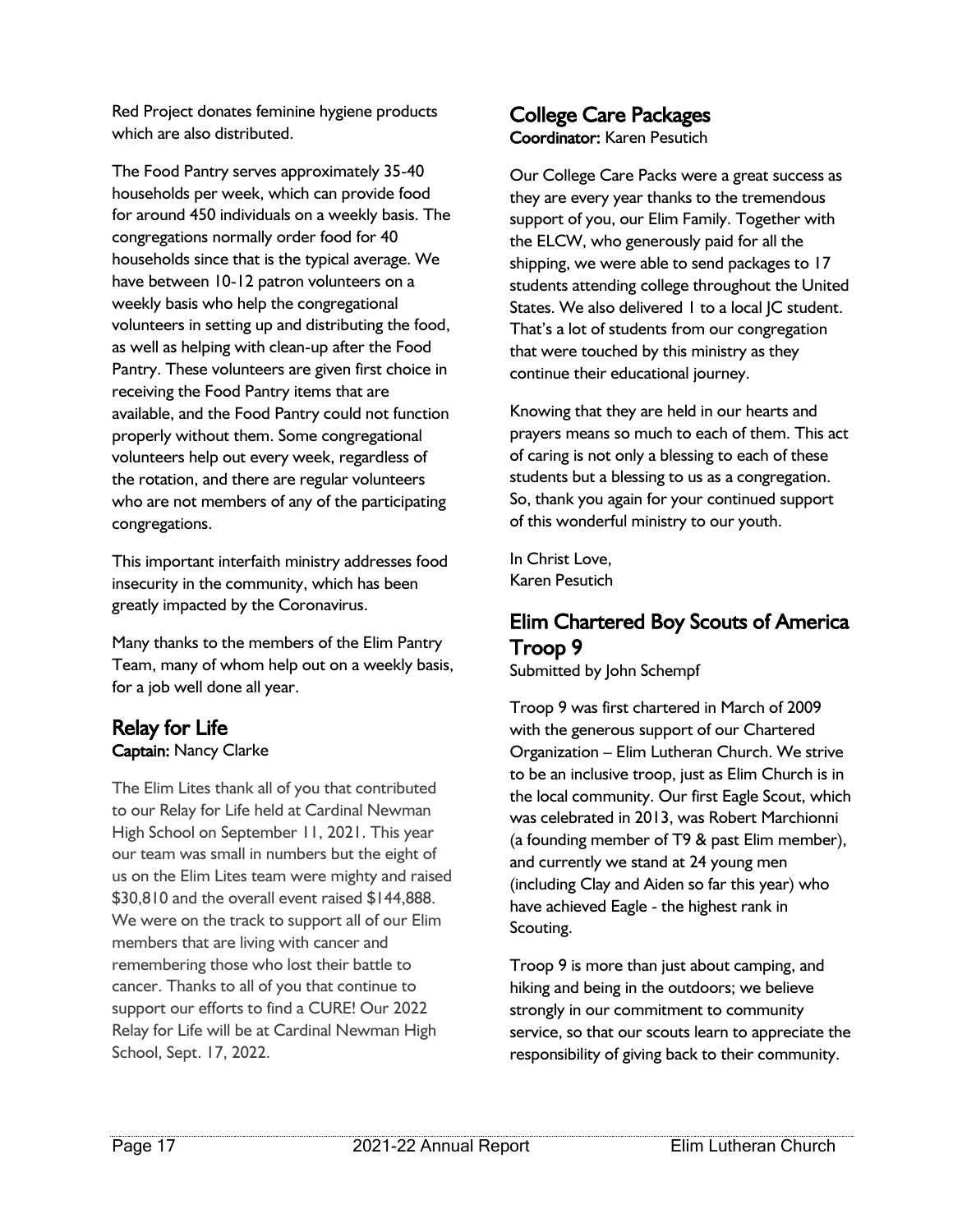These are some of the activities used to teach the men of tomorrow how to be respectful, responsible and full of fun both today and into the future.

Using all types of indoor and outdoor activities, Troop 9's young men are learning how to prepare for all the adventures life has to offer them.

The Mission of Troop 9: Is to provide boys and young men with a safe and supportive environment where they may learn not only how to become responsible young men but also how to lead, follow and take pride in themselves and their accomplishments.

Each year we attend a different BSA approved summer Camp for one week; for the summer of 2022, we will be attending in June BSA Camp Wente in Willits and in July BSA Camp Meriwether on the Oregon Coast \*Camperships (scholarships) and grants are available to help with costs as needed.

Here are the activities and community service projects attended/completed by Troop 9;

July 2021 – Annual Independence Day Bell Ringing and Flag Ceremony Petaluma Museum, BSA Summer Camp Royaneh; Luke Desenberg's Eagle Scout Project, Elim's Sign Project, completed copper caps

September 2021 – BSA Troop 9 10th Annual Petaluma Community Emergency Preparedness Fair Walnut Park

November 2021 – Participated in the Veterans Day Parade

December 2021 - Camp Cazadero Game Night January 2022 - Clay and Aiden Eagle

February 2022 - Winter Camp at BSA Camp Hi Sierra

March 2022 - Cazadero Campout

April 2022 – Coast Guard Station Golden Gate Campout and Boat Tour, Butter & Eggs Parade

May 2022 - Tri Tip Mother's Day Fundraiser, STEM Science Day at the Santa Rosa Fairgrounds

#### Building Use

We also serve the community by providing affordable space to groups for meetings and events: AA groups, Co-Dependents Anonymous groups, Sex Addicts Anonymous, Narcotics Anonymous, A Course in Miracles, Al-Anon, Overeaters Anonymous, Troop 9 Boy Scouts, the Westside Interfaith Pantry, Danish Sisterhood, Sonoma Bach, and multiple piano recitals and choral events. For most of the year these groups were unable to meet at Elim due to Covid protocols and group comfort levels. Troop 9 was the first group to start meeting at Elim, starting on the patio. Four other groups have also started meeting at Elim, some who are now doing hybrid meetings made possible by our wifi. Other groups are looking forward to returning, hopefully sometime soon.

#### Thrivent Financial

Submitted by Nancy L. Clarke

Thrivent Financial provides us with ongoing support for our volunteer outreach and Elim programs. Any Thrivent member can request an Action Seed Money Grant for an activity within the church or the greater community. Many of our requested Thrivent supported activities were cancelled due to the Covid Pandemic with the exception of the Christmas and Easter Door-Bell Dash Project. During each of these activities surprise treats and visits were enjoyed by 75 Elim individauls/families. With restrictions being lifted we encourage Thrivent members to be creative and request funds for our safe activities to enhance our volunteerism in our community. Thrivent members have Choice Dollars to donate to Elim and \$1,512 for the church and \$186 for the Preschool has been donated to Elim in this fiscal year.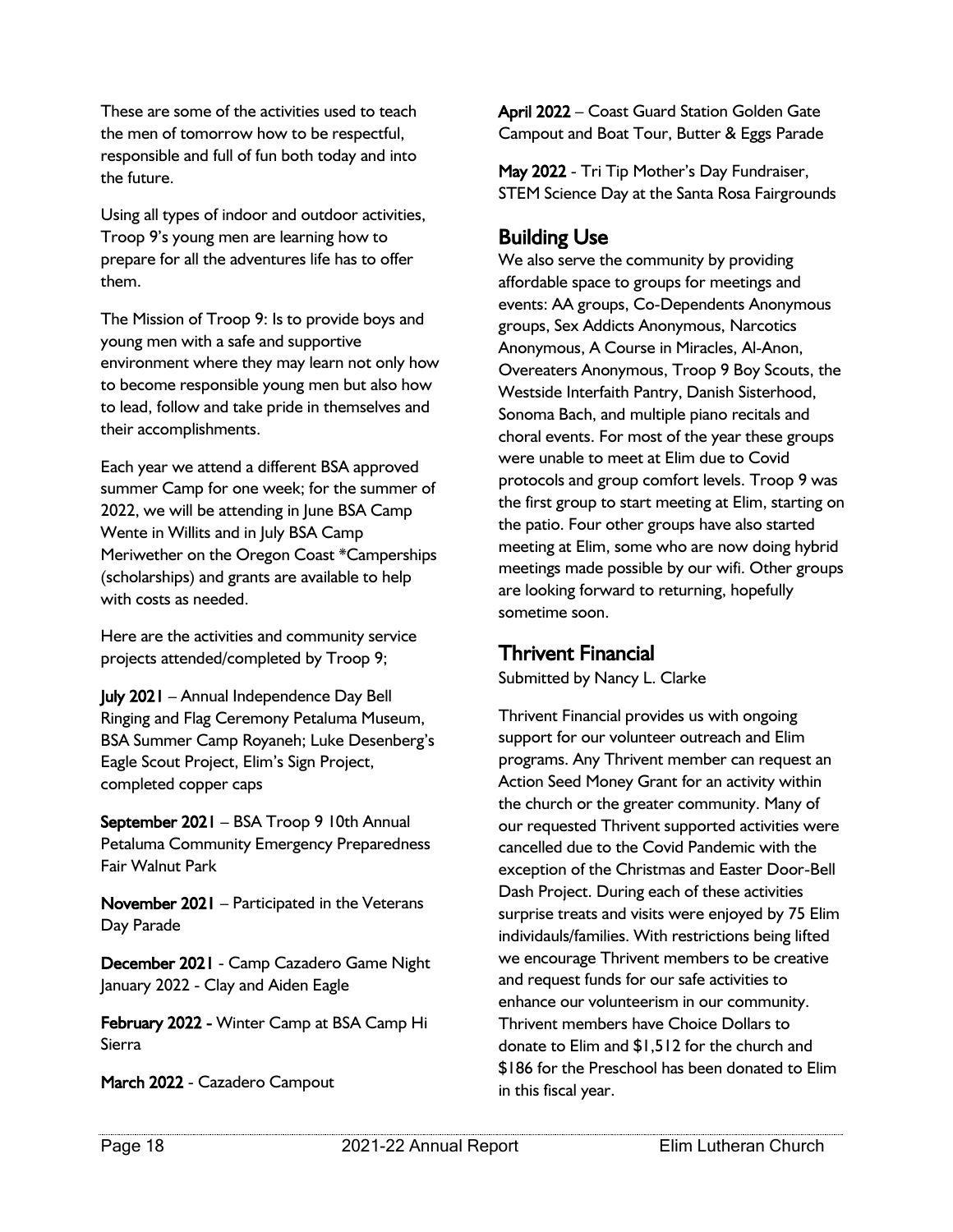#### Greeting Card Ministry

Submitted by Nancy L. Clarke

Elim members have provided new greeting cards to inmates at the Main Adult Detention Facility and the North County Detention Facility for over 20 years. Members leave their greeting cards at the Elim office and in the Welcome Area and then they are delivered to Friend's Outside, the organization that distributes the cards. This is an important link to those incarcerated and awaiting trial to stay connected to their loved ones. Thanks to all of you that contribute to this important ministry. If your cards are piling up and you are not able to deliver them to the Elim office, let Nancy L. Clarke know and she will arrange to pick them up.

#### New Life Band

Submitted by Susan Rodkin

On New Life Band Sunday, October 10, 2021, the The New Life Band from Arusha, Tanzania, returned to Elim as virtual guests via digital link at the 10:00 a.m. Sunday morning service. Livestream of the New Life Band's "Changing Lives" video program was also available for viewing at home. As Elim's long-time friends, the New Life Band, described in video format how its ministry to youth and students is transitioning during the pandemic and also with political and economic changes in Tanzania. The New Life Band Sunday Celebration continued with a delicious African-themed, bagged, take-home lunch available for pick-up or delivery after the 10:00 service. Because of the generous donations of support from many, Elim was able to send \$5,500 to the New Life Band Ministries through its Tanzanian Mission Fund. The New Life Band is in the process of transitioning to a Vocational

School in Arusha. Its final class of students graduated from the New Life Secondary School in December 2021. Under the new vocational/life skills model, students will be able to receive instruction in a variety of trades such as culinary, technology, masonry, carpentry, and textiles/sewing. Classes will be short-term and will be held at the New Life School site as well as in the community itself. During spring and summer 2022, the New Life Band is active in youth and college camps and gatherings in Tanzania and Kenya. Many thanks to the terrific team who made Elim's New Life Band Sunday possible: Andrea Nortz, Mary Wyrick, Nancy Clarke, Karen Pesutich, Suzy Sellai, Brigitte Winterboer, Rosemary Hart, Carol Mayo, Laine Gen, Pastor Kathryn Gulbranson, Tim & Pat Kellgren, Lauren Haile, Barb Villa, Kevin Prime, Erin Hetrick-Hohenner, Andy Hohenner, Rich & Susan Rodkin and the support of the people of Elim. Asante sana to this marvelous team.

#### Second Mile Giving

June 2021: California Lutheran University July: Mexico Mission Trip August: Petaluma Bounty Farm September: ELCA Disaster Response October: New Life Band / PEP Housing November: Redwood Empire Food Bank December: ELCA World Hunger January 2022: Hope Counseling Services February: Lutheran Immigration & Refugee Service March: Lutheran Disaster Response - Ukraine April: San Francisco Night Ministry May: Mt. Cross Ministries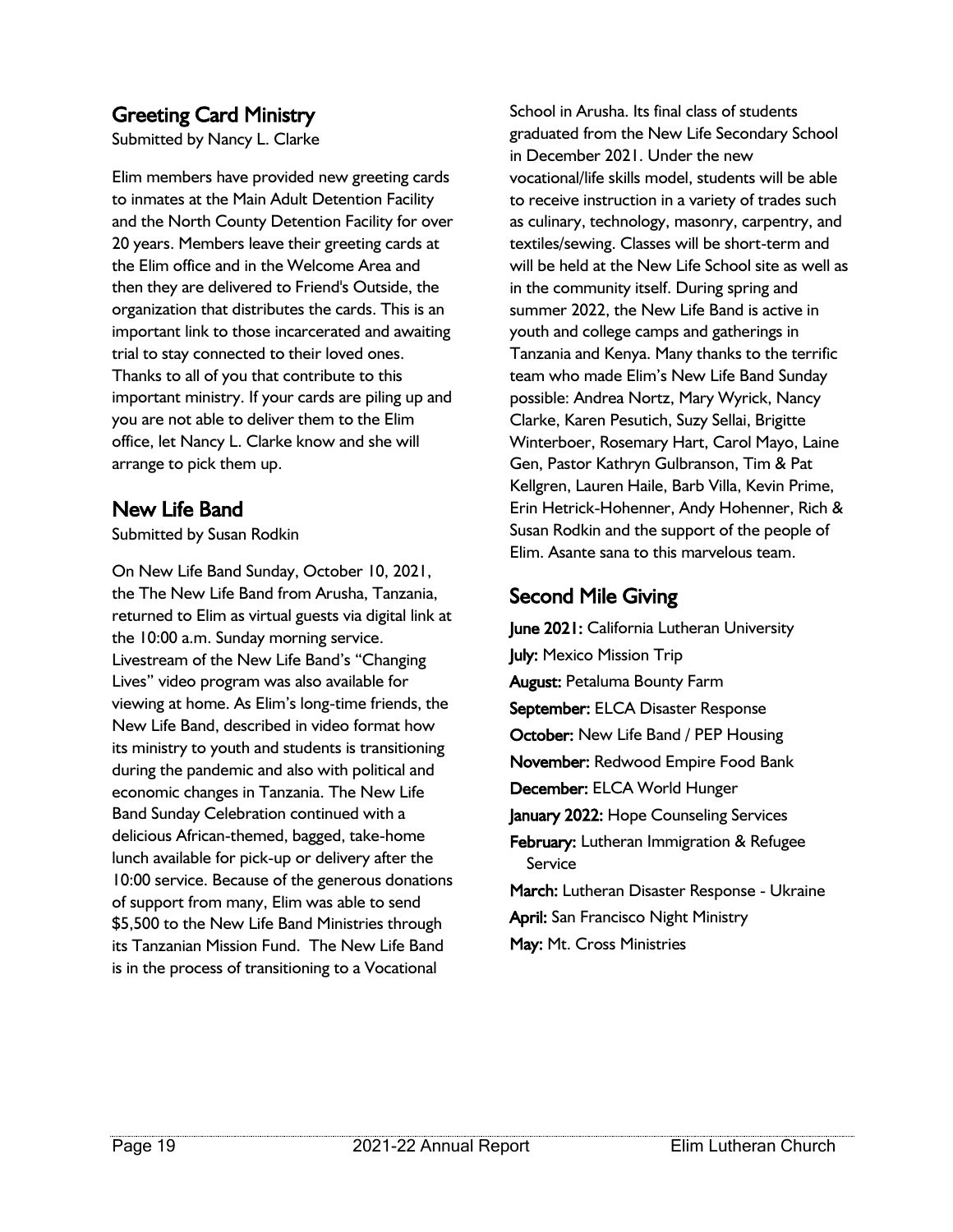# Other Special Events

#### July: Prayers on the Patio

Wednesday evenings in July members were invited to hymn singing and prayer on Elim's patio. Thanks to Rosemary & Kevin Hart, Shelley Westby and Pr. Kathryn for leading, as well as Audrey & Mark Norman and Phil Sorensen for providing music.

#### August: Return to In-Person Worship

On August 22 Elim returned to in-person worship with one service at 10:00 a.m. It was also the start of live streaming, thanks to Kevin Prime on video and Paul Haile and Andy Hohenner providing sound tech.

#### September: Picnic and Service at McNear Park

After taking a year off due to Covid, we again worshiped at McNear Park with the band. Some members brought a picnic lunch to continue the fellowship.

#### October: Blessing of New Green Paraments for Roger Davis

On October 24 we blessed our new green paraments. These were purchased with money given by Roger Davis' family and Elim.



#### November: Bishop Visits Elim

On November 7 we welcomed our Sierra Pacific Synod Bishop, The Rev. Dr. Megan Rohrer, who preached at both services.

#### November: Welcome New Members

On November 21 we welcomed new Members Ray Gergus, Lauren & Paul Haile, and Mary **Thomas** 

#### December: Christmas Door-Bell Dash

Mary Wyrick and Nancy Clarke again coordinated the Christmas Door-Bell Dash and spread joy and cheer. Thank you to the many Elim members who participated in the "Dash" preparations, visits and deliveries.

#### March: Farewell to the West's

On Sunday, March 20 we wished farewell and Godspeed to Marshall & Karen West who moved to San Diego to be closer to family.

#### April: Easter Door-Bell Dash

Mary Wyrick and Nancy Clarke again coordinated the Easter Door-Bell Dash and spread Easter joy. Thank you to the many Elim members who participated in the "Dash" preparations, visits and deliveries.

#### April: Easter Egg Hunt Returns!

Becky Wyrick and Amy Malaise organized the return of our Palm Sunday Easter Egg Hunt for the kids. Thanks to those who helped stuff and hide eggs. The kids had a great time searching for eggs that were filled with candy, toys, stickers, and coins.

#### May: Farewell to the Sellai's

On Sunday, May 15 we wished farewell and Godspeed to Ed and Suzy Sellai who relocated to Missouri.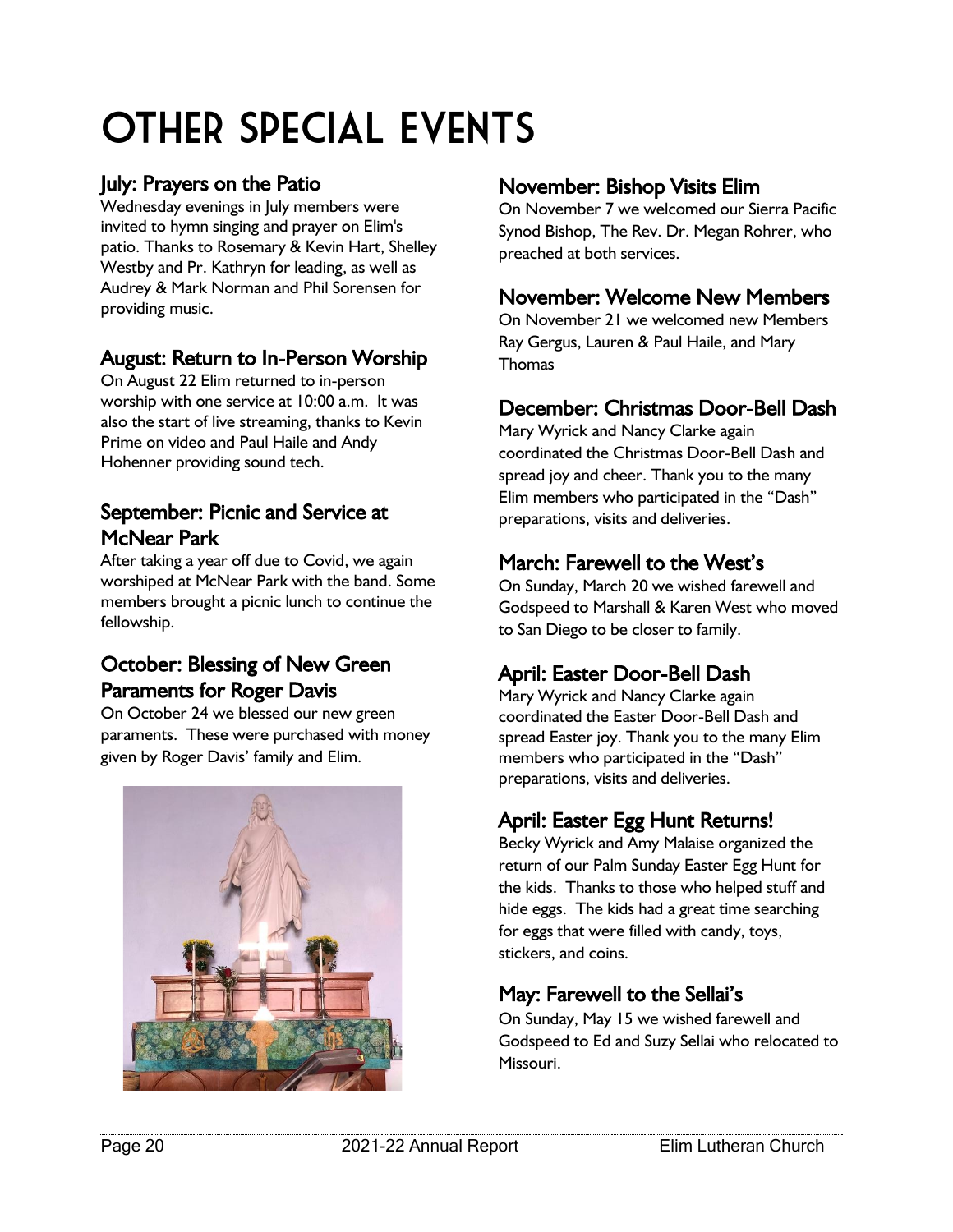#### May: Installation of Call Committee

On Sunday, May 15, the Call Committee was installed. Members are; Mary Thomas, Fred Svinth, Susan Rodkin, Peter Labberton, Mary Wyrick, and Rosemary Hart

#### May: Confirmation Sunday

On May 22, five Elim youth confirmed their baptism on Confirmation Sunday.

#### Interfaith and Ecumenical Partnership

This past year Elim participated in two interfaith and ecumenical activities including;

- An Interfaith Thanksgiving Service via Zoom including faith communities such as St. John's Episcopal Church, B'nai Israel Jewish Center, The Unitarian Universalists of Petaluma, Elim Lutheran Church, the Islamic Center of Petaluma, the United Church of Christ and the United Methodist Church.
- A Christmas Day virtual worship hosted by St. John's Episcopal Church.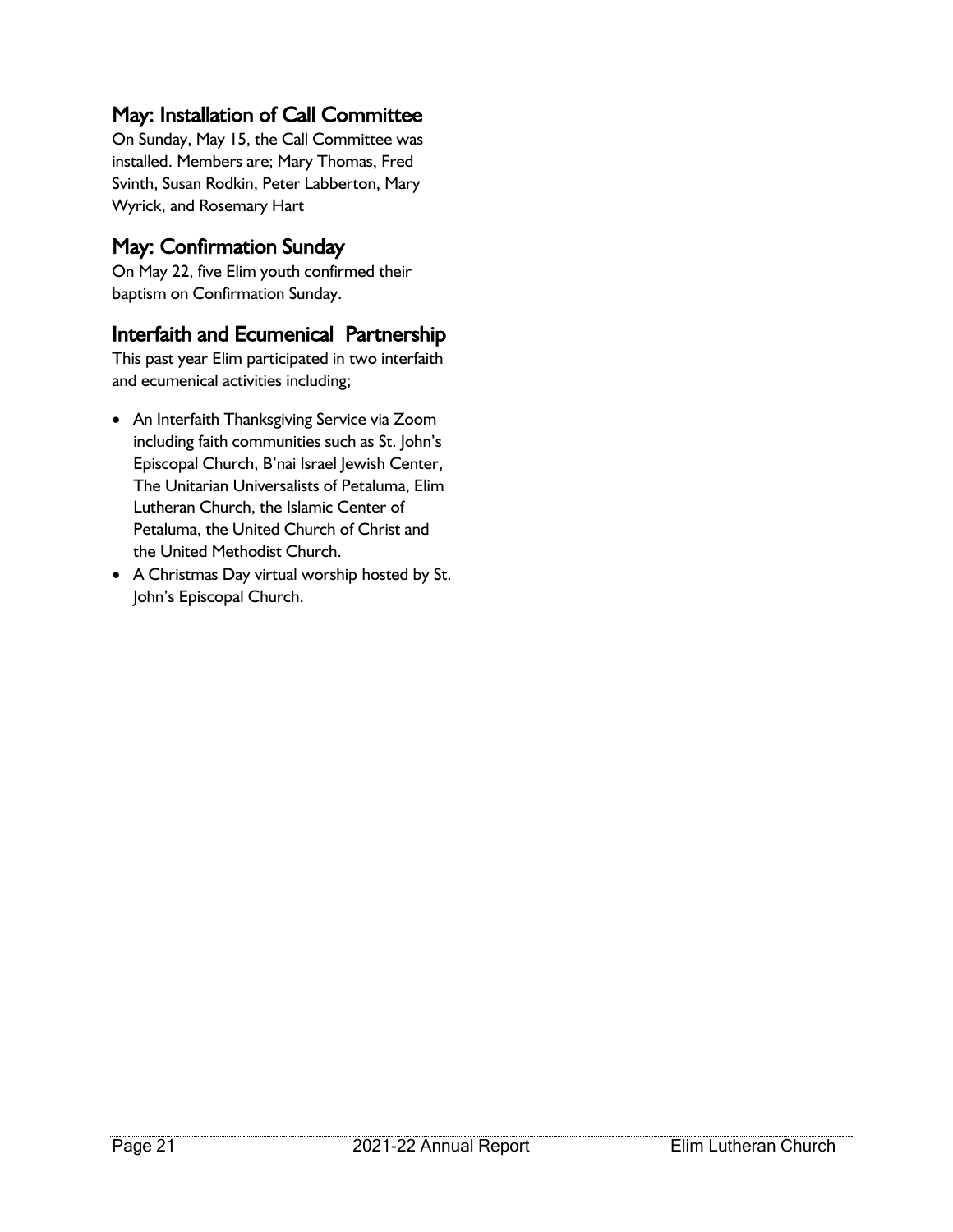# **STATISTICS**

| Baptized membership at end of 2020                                                                            |    | 354         |
|---------------------------------------------------------------------------------------------------------------|----|-------------|
| Baptized members received during 2021                                                                         |    |             |
| By baptism: children (15 yrs. & younger)                                                                      | 8  |             |
| By baptism: adults (16 yrs and older)                                                                         | 0  |             |
| By affirmation of faith                                                                                       | 6  |             |
| By transfer                                                                                                   | 0  |             |
| From other sources and statistical adjustment                                                                 | 0  |             |
| Total members received this year                                                                              |    | 4           |
| Baptized members removed during 2021                                                                          |    |             |
| By death                                                                                                      | 7  |             |
| By transfer                                                                                                   | 0  |             |
| For other reasons and statistical adjustment                                                                  | 79 |             |
| Total members removed this year                                                                               |    | 86          |
| Baptized membership, end of 2021                                                                              |    | 292         |
| Total confirmed membership, end of 2021                                                                       |    | 282         |
| Number of baptized youth who were confirmed in 2021                                                           |    | $\mathbf 0$ |
| In 2021, the number of weeks the congregation worshipped:                                                     |    |             |
| On-site (in person)<br>a.                                                                                     |    | 9           |
| Online (via streaming)<br>b.                                                                                  |    | 52          |
| Average weekly worship attendance in 2021:                                                                    |    |             |
| On-site (in person)<br>a.                                                                                     |    | 53          |
| Online (via streaming)<br>b.                                                                                  |    | 73          |
| Total number of people (including children) actively participating in the life of the<br>congregation in 2021 |    |             |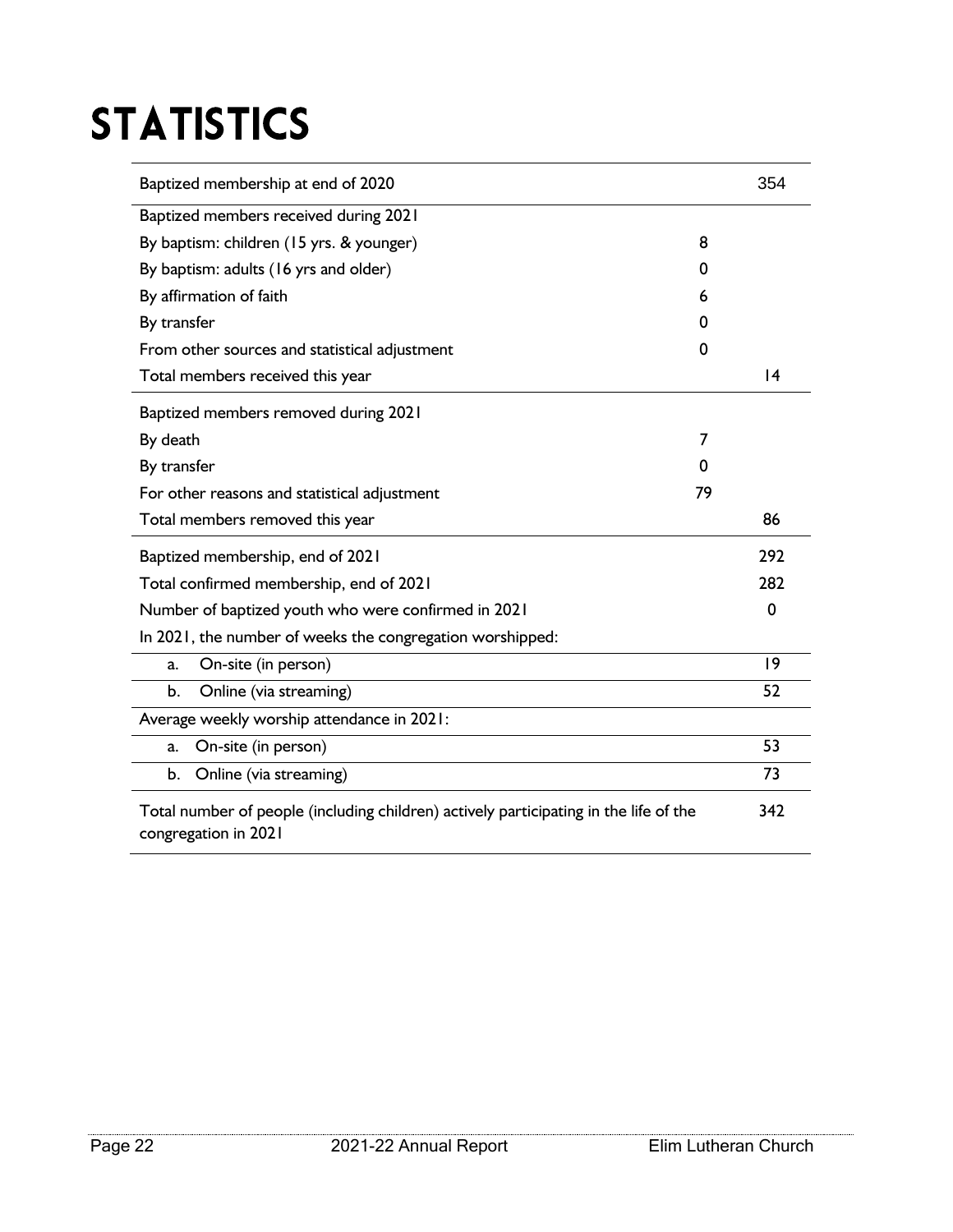### Agenda for the Annual Meeting of Elim Lutheran Church of Petaluma, **CALIFORNIA**

#### Sunday, May 15, at 12:30 PM

#### 1. Opening

- 1.1. Call to order
- 1.2. Opening hymn #576 We All Are One in Mission, and prayer
- 1.3. Instructions on voting and test vote for online participants

#### 2. Adoption of the Agenda

3. Approval of the minutes of the annual Congregation Meeting of May 16, 2021

#### 4. Reports

- 4.1. Pastor's Report
- 4.2. President's Report
- 4.3. Treasurer's Report

#### 5. General Orders

- 5.1. Presentation and adoption of the 2022-2023 Budget
- 5.2. Elections
- 6. New business from the floor
- 7. Closing Prayer and Adjournment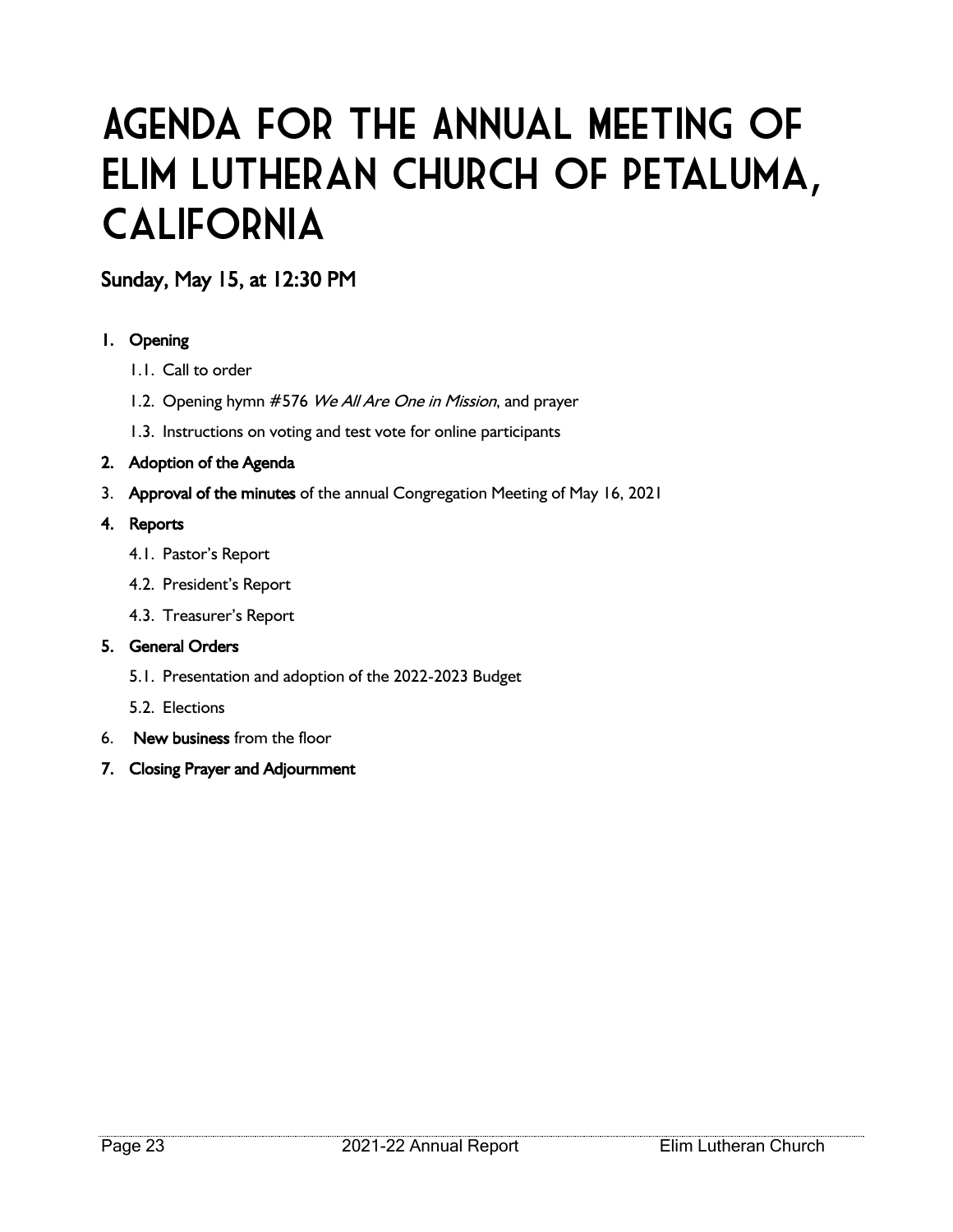### MINUTES FOR THE ANNUAL MEETING OF ELIM LUTHERAN CHURCH, PETALUMA, CA SUNDAY, MAY 16, 2021

#### **1. Opening**

- **1.1.Call to Order:** The Annual Meeting was a mixed meeting due to the restrictions resulting from the Covid-19 Pandemic. The President, Kevin Prime with the assistance of the Secretary, Richard Rodkin, led the meeting from the church property. All others attending did so remotely via the internet using Zoom software. A tally of voting members was kept by the Secretary as they were individually allowed into the meeting by the President. A total of 63 voting members logged in. There was a quorum and the meeting was called to order at 12:22 PM.
- **1.2.Opening prayer:** Pastor Kathryn led us in the opening prayer.
- **1.3.Instructions on voting and the test vote:** Kevin went through the process for the on-line voting and answered questions. Several test votes were completed successfully.
- **2. Adoption of the agenda:** The agenda was adopted unanimously.
- **3. Approval of the minutes of the annual Congregational Meeting of May 19, 2019:** Oral reading of the minutes was waived by the members. It was noted that the number of members in attendance was not included and would be added by the Secretary. The minutes, as amended, were approved unanimously.

#### **4. Reports of the Officers, Boards, and Standing Committees**

- **4.1.Pastor's Report:** Pastor Kathryn has found her first year as our Interim Pastor to be both a joy and a challenge, she feels welcomed by the congregation. She is inspired by the ways we serve God through Elim. She is excited by upcoming baptisms. The Transition Team has been selected and is starting its work. She gave thanks to Elim's staff, Lauren (and Paul) for their music leadership, Erin for all she does managing the office, Richard keeping the books, and Barb for her work on the Bulletins, etc.
- **4.2.President's Report:** Kevin reported that this was a challenging and unusual year.

He misses Roger Davis, the President of our congregation, who passed away last year. After serving as Treasurer for most of the last three years, he stepped back into the position of President, at the request of the Leadership Team, to lead us through the unique challenges of this Congregation Meeting. Andrea Nortz, the current nominee for Treasurer, was appointed to that position by the Leadership Team, and Don Bent, who as Vice President had been serving as President Pro Tempore, resumed his position of Vice President. Kevin congratulated several people who made the transition to on-line worship possible and thanked everyone who has participated. He hopes we keep the online worship going when we return to in-person worship. In the area of discipleship he reported that the Pastor has Confirmation going again and adult bible study.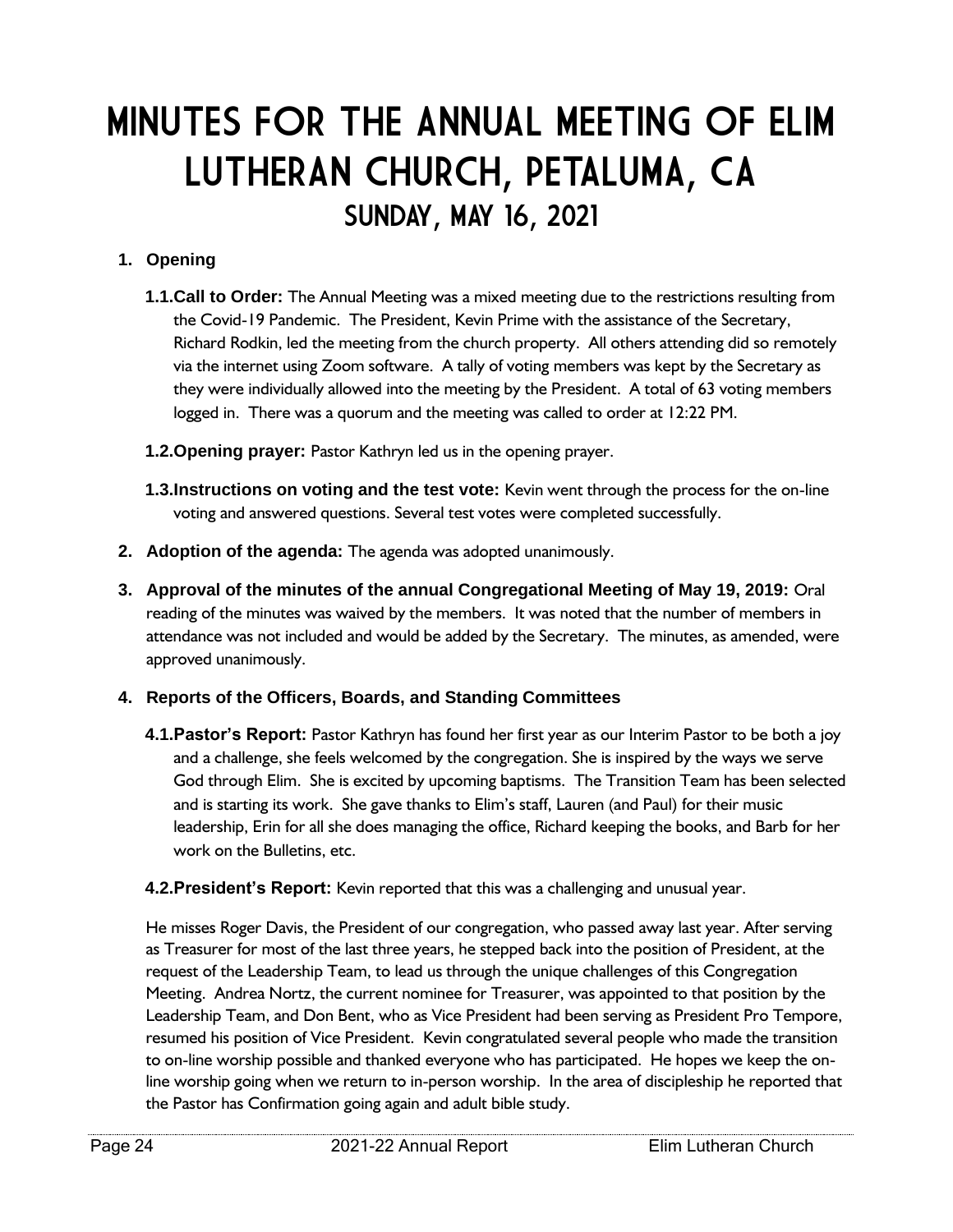He noted the contributions of our Service Teams–Nola and Mexico house building, and that in spite of the pandemic we were able to keep the weekly Westside Interfaith Food Pantry going with the leadership of Roger Davis and then Richard Maxson. He was gratified by the financial commitment of the congregation through the pandemic. He recognized Kim Naugle, our new Preschool Director, upon the retirement of long serving Kathy Naugle. Kim did a great job of first imagining a plan for the preschool during the pandemic, and then carrying it out. He congratulated the Facilities Team, under the leadership of Rosemary Hart, for the major projects that were completed.

Kevin identified two short term issues facing the congregation: returning to in-person worship and calling a new pastor. Long term he feels we need to continue to address the long term viability of the congregation in this ever-changing world. He offered his thanks to the congregation for the opportunity to serve on the Leadership Team for nearly seven years, to all the outstanding staff members with whom he had the pleasure to work, and said he " will continue to help when asked".

**4.3.Treasurer's Report:** Kevin briefly summarized the Treasurer's Report included in the Annual Report, Elim has done very well during the pandemic. Our total net worth actually increased since May 2019. We applied for and received two loans through the Federal Payroll Protection Plan. The first loan has already been forgiven and the second is also expected to be forgiven. The loans were critical for keeping the preschool going and helped the General Fund, too.

#### **4.4.Leadership Team Report on reopening Elim:** Rich Rodkin reported on where the

Leadership Team stands on the plans to resume in-person worship. The Leadership

Team first looked at reopening for worship May 2020. Rosemary Hart, with help from Don Bent, drafted a comprehensive Site Specific Covid-19 Plan incorporating rules and recommendations in place at that time. We then entered several cycles of virus surges that made reopening impossible. With the availability of vaccines, the reopening plans were revisited in February 2021. Rich prepared an update to the plan that recognized current regulations and recommendations assuming we reopen for in-person worship under the "Orange" or "Yellow" tier as defined by the State of California. The revised plan addressed the numerous questions that must be considered for a safe reopening. Rich noted that three days before the Annual Meeting the Governor stated that he would be removing the tiered approach and most restrictions on June 15, 2021. How and when to resume in-person worship remains an open question.

#### **5. General Orders**

#### **5.1.Motion to amend the bylaws to permit virtual and mixed congregation meetings:**

Elim by laws only allow in-person meetings. The restrictions by the state and local governments in response to the pandemic prohibited in-person meetings. The Leadership Team passed a Continuing Resolution to allow us to meet remotely on-line, referred to as a virtual meeting. The Leadership Team voted to bring this proposed amendment (see below) to the Congregation for its approval. The motion was read to the Congregation and approved unanimously.

Proposed Bylaw Amendment to Permit Virtual and Hybrid Meetings

RESOLVED, that the Leadership Team refers to the Congregation Meeting a motion to amend bylaw C10.00.01 of Elim Lutheran Church in its entirety to read: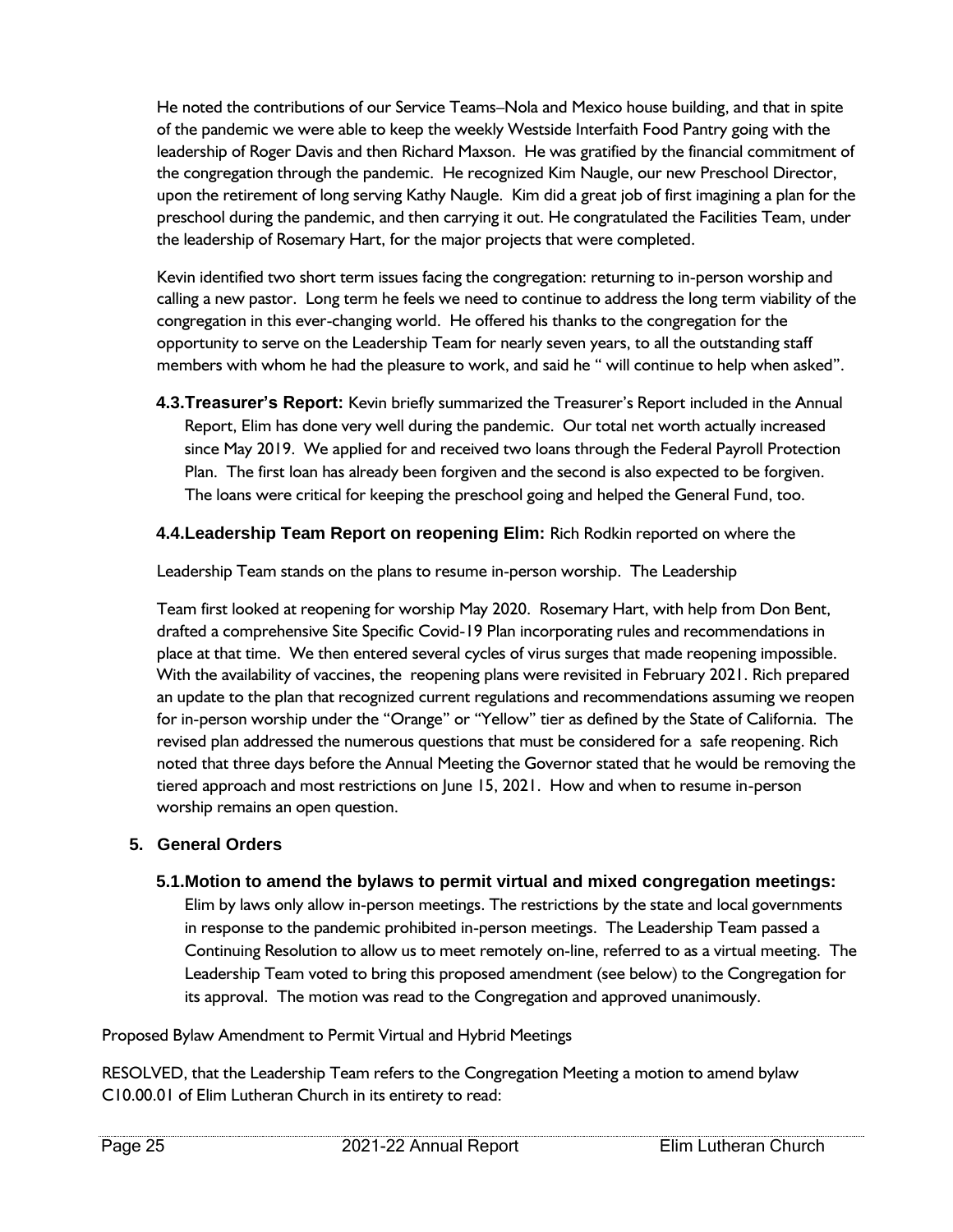- 1. It is the desire of this congregation to hold Congregation Meetings in person at a physical location whenever possible, while making accommodations for members who are unable to attend meetings in person and for prevailing conditions that might render in-person meetings unsafe or impractical.
- 2. To this end:
	- a. If the Leadership Team, in its sole discretion, finds that, due to prevailing conditions expected at the time of the meeting, the meeting cannot be held without an unacceptable level of risk to the member's personal safety and/or health, the meeting may be held entirely using virtual meeting technologies;
	- b. Otherwise,
		- i. The meeting shall be held in whole or part at a physical location, and
		- ii. The meeting shall be held in part using virtual meeting technologies unless Leadership Team, in its sole discretions, finds it impractical to do so
- 3. Any Congregation Meeting being held at a physical location shall be held;
	- a. At the congregation's principal location, whenever possible; or
	- b. At another suitable facility within the borders of the City of Petaluma, if the congregation's principal location is not available or otherwise unsuitable.
- 4. All notices of Congregation Meetings provided to members must provide sufficient information for the members to locate and attend the meeting at the physical or virtual venue available for the meeting.

**5.2 Presentation and Adoption of the 2021-22 Budget:** Kevin provided a brief summary of the proposed budget presented in the Annual Report. A key change from last year is the recommendation to increase Pastor Kathryn from an 80% position to full time. Money was also included for the Transition and Call process, primarily to cover possible costs associated with candidate interviews and/or moving expenses. Kevin opened the discussion to questions. One addressed the possibility of staff bonuses. This is included in the budget. Another question asked if the budget included money paid for singers during regular worship. The proposed budget does not include this. Special musicians for festival choir or to support a particular service can be paid out of those line items. The oral reading of the entire budget was waived by unanimous vote. There was a call for a vote to adopt a budget and motion carried unanimously.

**5.3 Elections:** The slate of nominees developed by the Nominating Committee was included in the Annual Report. Each position was voted on individually using the on-line voting software. There was an opportunity for nominations from the floor for each position. There were no nominations from the floor for any of the positions. Each nominee shown on the election ballot below was elected unanimously.

#### **Leadership Team Officers (1-year terms)**

- **President: Laine Gen**
- **Vice President: Walt Griffith**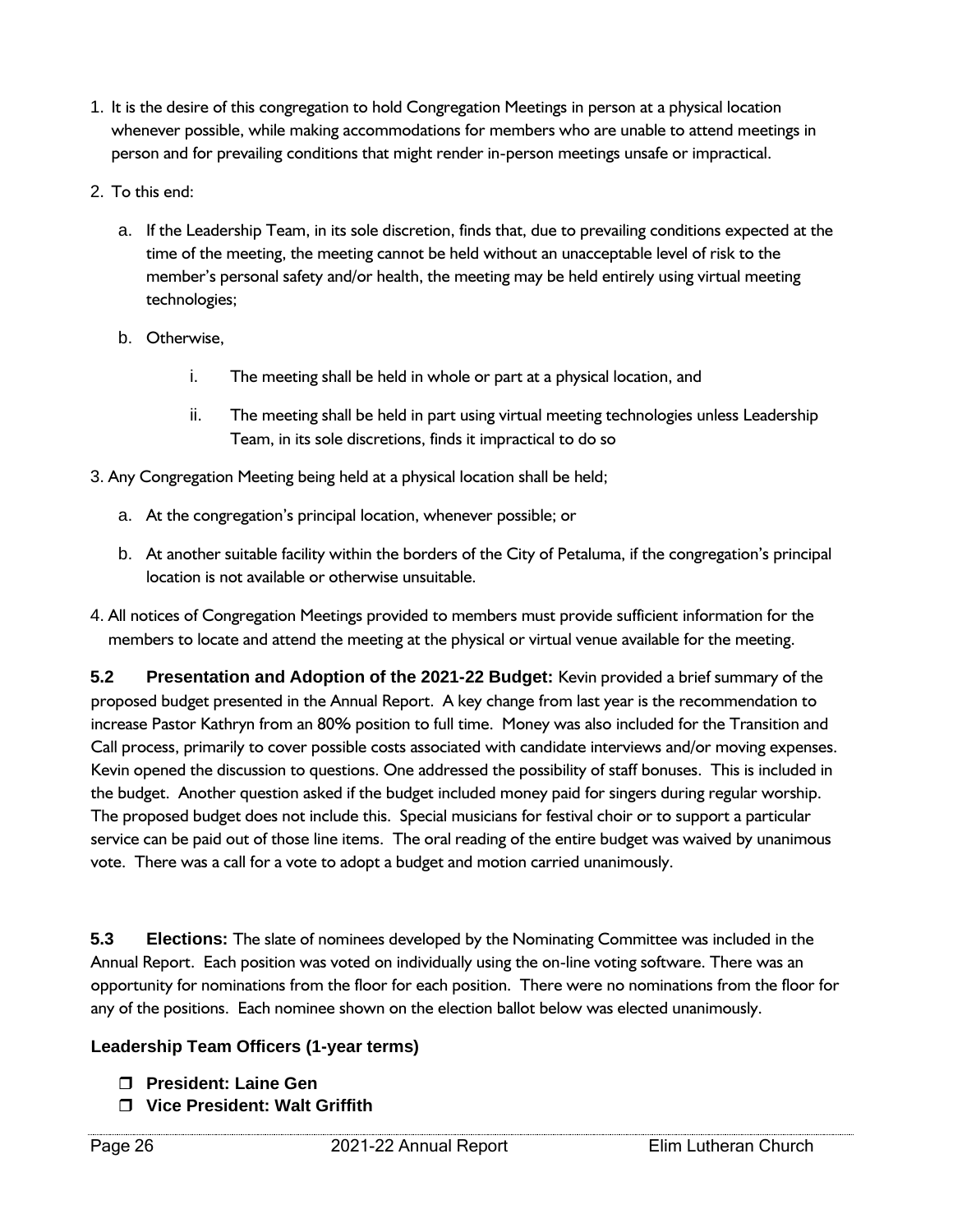- **Secretary**; Suzy Sellai
- **Treasurer: Andrea Nortz**

**Leadership Team Members-At-Large (vote for 3; 1-year terms)**

- **Cindy Skanderson**
- **Karen Pesutich**
- **Kevin Jensen-Unger**

**Mission Endowment Fund Board Members (vote for 4; 1 for 1-year, 1 for 2 years, 2 for 3-years)**

- **Phil Sorenson (1-year term)**
- **Catherine Winters (2-year term)**
- **Roy Martinez (3-year term)**
- **Wendall Day (3-year term)**

**(note Brede Westby is already a member with his term expiring May 31, 2022)**

**School Committee-Church Voting Members (vote for 2)**

- **Joelle Harris (2-year term)**
- **Judy Peterson (1-year term)**

**School Committee-Parent Representatives (vote for 2)**

- **Amy Button**
- **Kristen Fife**

**2022 Sierra Pacific Synod Assembly Delegates (vote for 2, 1 female, 1 male; 1-year terms)**

- **Sue Barnes**
- **Ben Barnes**

**Nominating Committee (vote for 5; 1-year terms, cannot have served in past year)**

- **Rich Rodkin**
- **Cynthia Griffin**
- **Athena Labberton**
- **Jeannette Genovese**
- **Lou Navarro**
- **6. New business from the floor: There was no new business**
- **7. Open Forum: There were no requests to take the floor.**
- **8. Closing Prayer and Adjournment: Pastor Kathryn led us in the Lord's Prayer and thanked the congregation** for their participation in this "virtual" meeting. The meeting adjourned at 2:39 PM.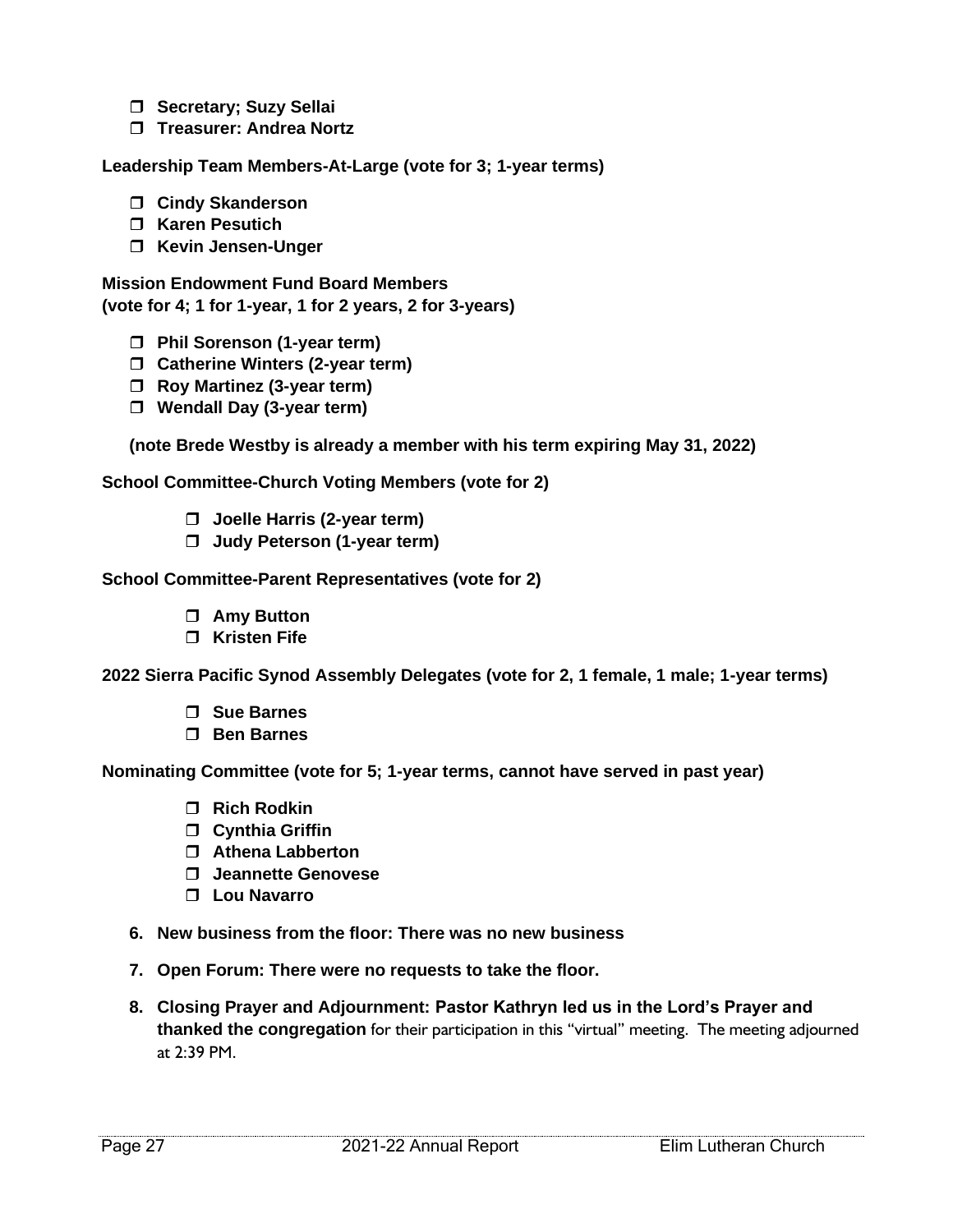### Treasurer's Report…

What a year this has been for me. I retired from teaching middle school math –a job that I absolutely loved but also thought was the hardest in the world- to jump with both feet into the treasurer's position at this wonderful church which I love: Elim Lutheran. Heartfelt thanks to Kevin Prime for helping me learn the position and to Julie Prime for sharing him so graciously!

Each month that I prepared a treasurer's report for the Leadership Team, I noticed that our revenue was less than our expenses. There are many reasons why this can happen, for example, an annual insurance payment comes due, but I soon realized this was not an anomaly, but our reality. Kevin explained that Elim had purposely planned a deficit budget last fiscal year in order to increase Pastor Kathryn's position to 100% knowing the government's \$105,000 PPP "loan" (forgiven two months ago) would cover our deficit. And the good news is that we have managed our budget carefully and frugally, and this "loan" covered us this past year.

As I said in my Stewardship talk, our monthly giving has been, on average, \$6,000 to \$7,000 less than our expenses. Thanks to everyone who pledged for the upcoming year as this allows us to plan more accurately for next year. The great news is that our monthly giving has recently increased about 20% and we are very appreciative of everyone who increased their giving, but unfortunately we have also lost some of our more generous donors. On the other hand (you saw this coming, right?) expenses are also increasing. Cost of living has increased about 8%, so that will impact both our staff wages and the cost of goods and services.

In spite of our positive changes, we are still looking at about an annual \$45,000 to \$55,000 deficit in our projected budget for next year. How can we make up this shortfall? We are considering returning the pastor's hours to 80%, we are

moving a number of the worship clerk's duties to volunteers and reducing her hours, we will consider taking a monthly allotment from our investments which would not reduce the principal, and we are looking at a small increase in the preschool's revenue sharing with Elim. It is also important to note that we have been slowly closing the gap between our expenses and revenue so that we still have a significant amount of money in our checking account which could be utilized to run a small deficit for the 2022-2023 fiscal year.

Additionally LT is working hard to find new ways to increase revenue, including inviting Thrivent to educate members on how to include Elim in their estate planning, actively recruit more groups to rent our space, and explore different ways of generating income from the 506 Baker property. However, none of these will be a "quick fix." Next year's budget will be lean. We are realistic that our financial path is challenging but we have faith that we can meet those challenges with creative solutions and God's guidance.

Andrea Nortz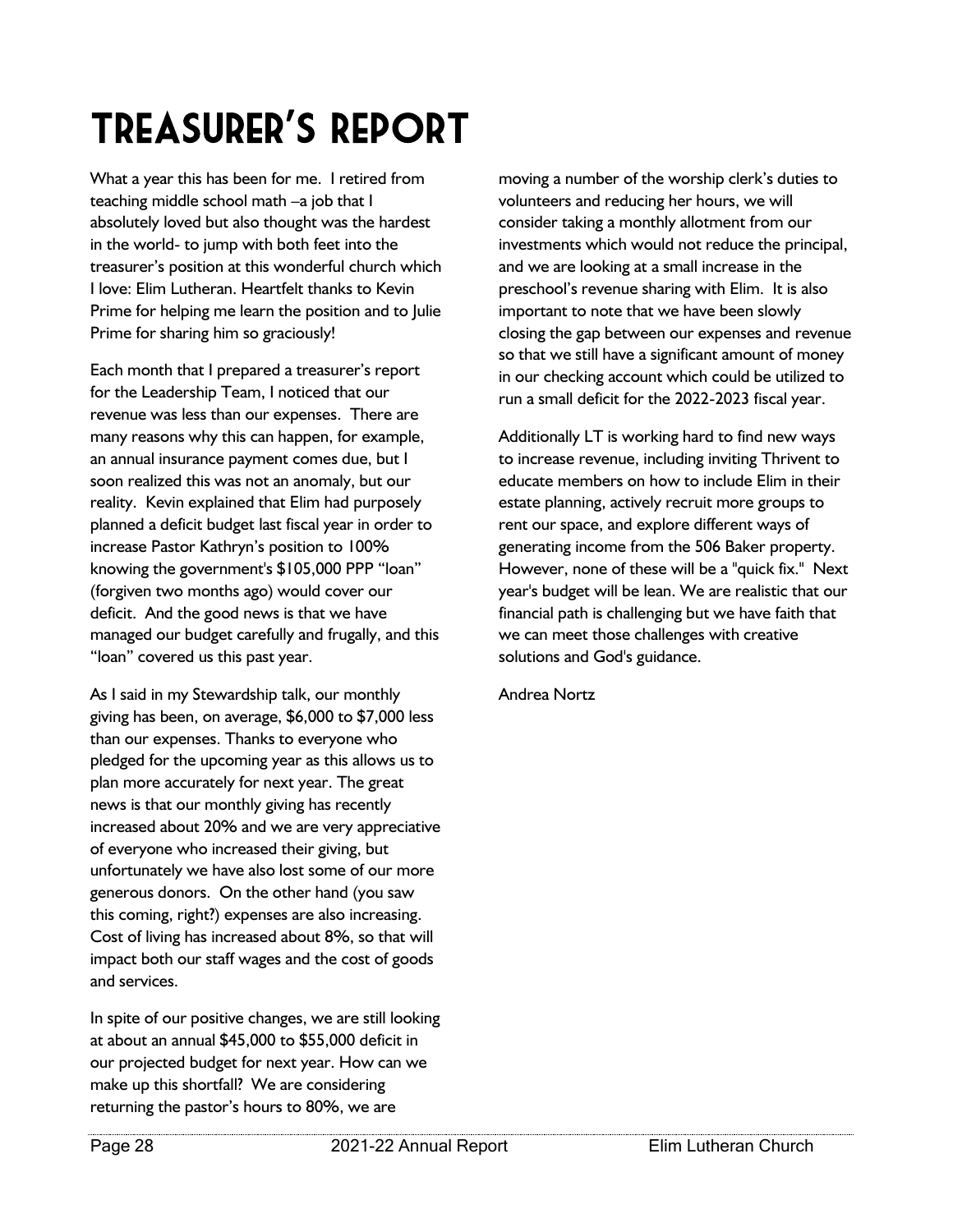### Proposed Elim General Fund Budget Fiscal Year 2022-23

| <b>Expected Revenue</b> |                                                         |           |              |
|-------------------------|---------------------------------------------------------|-----------|--------------|
|                         | <b>Individual Contributions--Pledged</b>                |           | \$192,500    |
|                         | <b>Individual Contributions--Not Pledged</b>            |           | \$85,000     |
|                         | Preschool revenue sharing                               |           | \$39,300     |
|                         | Other (memorials/bequests/corp donations)               |           | \$5,400      |
|                         | In person giving (loose offering)                       |           | \$5,000      |
|                         | <b>Building use</b>                                     |           | \$6,000      |
|                         | <b>Expected Revenue</b>                                 |           | \$333,200    |
|                         | <b>Estimated Expenses</b>                               |           |              |
|                         | Synod Support--7.5%                                     |           | \$20,813     |
|                         | --- Utilities (PGE, water, garbage)                     | \$15,500  |              |
|                         | ----Insurance                                           | \$12,300  |              |
|                         | ----Maintenance                                         | \$19,400  |              |
|                         | Facilities ExpensesTotal                                |           | \$47,200     |
|                         | ----advert/food/equip rental/supplies/professional fees | \$7,600   |              |
|                         | ----Tithe.ly fees                                       | \$1,700   |              |
|                         | ----Telephone and network                               | \$4,500   |              |
|                         | ----Postage and shipping                                | \$900     |              |
|                         | ----Computer software*                                  | \$6,700   |              |
|                         | ----Christian Education                                 | \$2,000   |              |
|                         | ----Music Director's Budget                             | \$2,000   |              |
|                         | Office ExpensesTotal                                    |           | \$25,400     |
|                         | Worship (royalties, copying, printing, books)           |           | \$5,700      |
|                         | <b>Ministerial Call</b>                                 |           | \$5,000      |
|                         | Taxes (real estate, other misc)                         |           | \$1,700      |
|                         | Pastor--non-salary                                      |           | \$2,700      |
|                         | Pastor--at 80% (salary, ins, pension, housing)          | \$121,500 |              |
|                         | Elim staff wages                                        | \$91,200  |              |
|                         | Elim Music Director salary                              | \$55,200  |              |
|                         | <b>Substitute Musicians</b>                             | \$2,000   |              |
|                         | Salaries & Wages                                        |           | \$269,900    |
|                         | <b>Total Estimated Expenses</b>                         |           | \$378,413    |
|                         | <b>DEFICIT of Revenue over Expenses</b>                 |           | $-$ \$45,213 |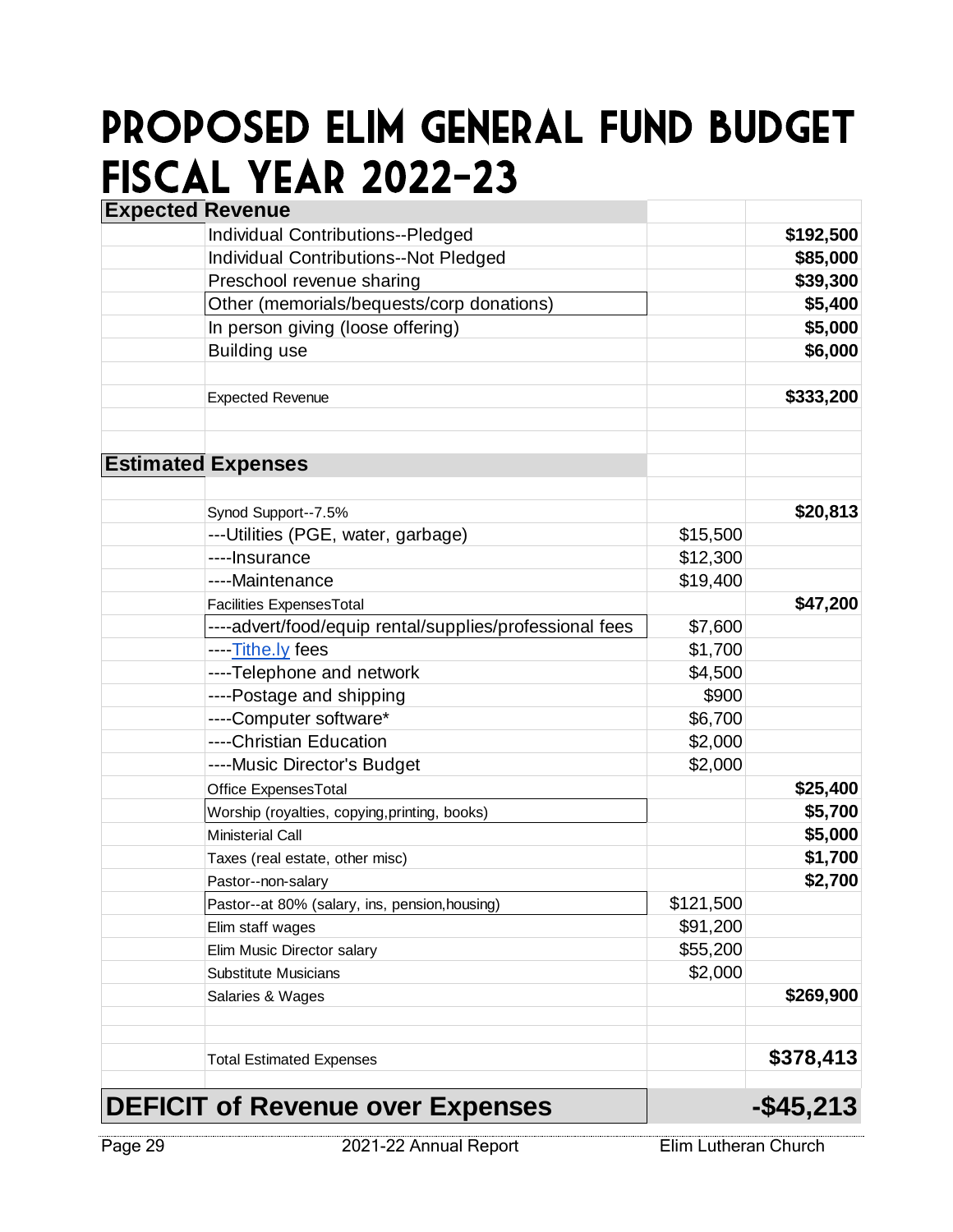### Proposed Elim 2022-2023 Budget NOTES:

Revenue: We received pledge cards from 51 families and in addition we have seen that those families who give regularly, but didn't pledge, have continued their monthly giving so we used the sum of those two amounts to estimate our total expected giving. In addition we expect some "anonymous" giving through the offering basket (we used the numbers from before the church was shut down as an estimate) and we decided that it was likely that memorial gifts and bequests would be similar next year to this year. We are working on inviting groups who used our building before the shut down to resume their meetings, but we chose to be conservative and are estimating that we will not return to the full pre-pandemic building usage for at least another year. Lastly, we have arranged for a slight increase in the revenue sharing we receive from Little Shepherd Preschool.

**Expenses:** We chose to keep our synod giving percentage at 7.5% based on Pastor Kathryn's strong recommendation. For most of the other expenses, we totaled the costs from last year, and raised everything 8% to account for the current inflation rate. We did, however, increase our facilities maintenance budget \$10,000 due to the report we received from our facilities committee with a number of necessary projects that the church will need to address sooner than later. We took a detailed look at the various costs of our telephones, our internet network, our computer software programs necessary to running both the church office as well as our streaming services, our rentals and leases, our worship costs of royalties and bulletin preparation, our postage and mailing costs, and our supplies, and determined that they are all within a reasonable range of cost. We did budget for calling a pastor, a music director's budget, and Christian education although they were not funded last year. Furthermore, we also included the cost of periodically paying substitute musicians in our overall staff wages.

Wages/Salaries: The bulk of our expenses are in the salaries and wages for our pastor, our music director, and our church staff. When last year's board voted to increase Pastor Kathryn to 100% time from 80% time they knew that was only possible because we had been very frugally spending our PPP loan from the federal government which we were confident would be forgiven (it was). Except for the pastor, our staff is all part-time and there is no doubt that they put in many extra hours for which they do not bill Elim. When we looked at these wages, we decided that we would pay the COLA for everyone since it is clearly the right thing to do. We have kept everyone's hours the same, except the worship clerk whose hours were reduced by about one-third. In order to accomplish that, we have wonderful volunteers who have stepped in and taken over some of her duties.

**Endowment Fund: Our large ELCA Fund** combined with the 1st Eagle Fund are the funds from which the Endowment Committee receives the money they distribute each year. The Endowment Committee did not distribute all the funds two years ago, so this year's committee was able to distribute a total of \$13,291. This year they donated their funds as follows:

- Lutheran World Relief for Ukraine (\$5000)
- Mentor Me (via PPSC) (\$2500)
- Petaluma Blacks for Community Development (\$2500)
- Amor Para Todos (via PPSC) (\$1000)
- Elim Outreach–Live Streaming Technical Equip (\$2391)

Assets: We have noted the estimated values of both 504 and 506 Baker Street based on the Zillow website just to provide some perspective. Elim has a modest ELCA Trust Fund that was set up to hold part of our cash reserves instead of leaving it all in our checking account. This money is not restricted in any way. Additionally we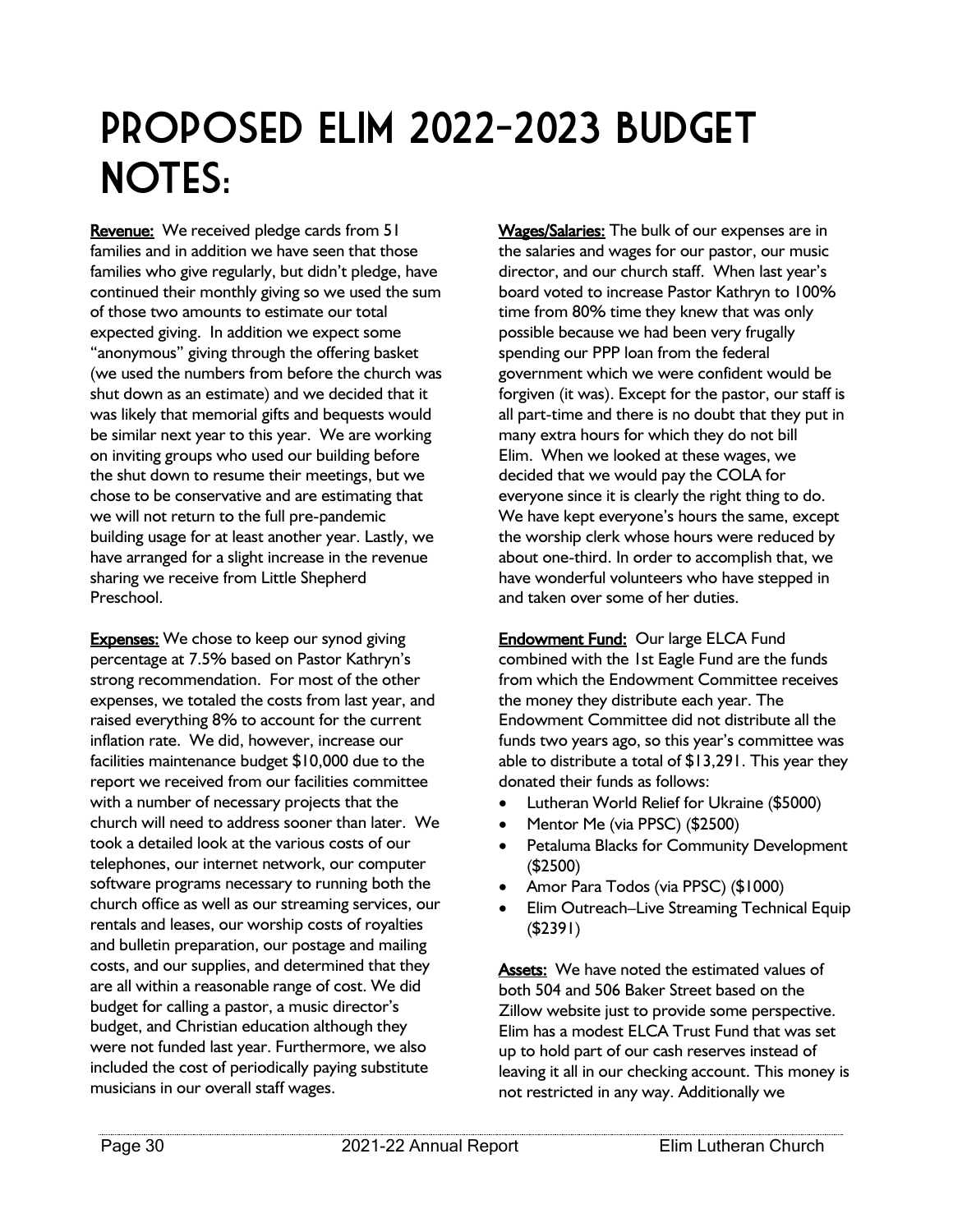currently have two months operating expenses set aside at this time.

| <b>Assets</b>                                       |             |
|-----------------------------------------------------|-------------|
| Church                                              | priceless   |
| 504 Baker Street                                    | \$967,600   |
| 506 Baker Street                                    | \$665,200   |
| <b>ELCA Trust Fund-Elim Endowment</b>               | \$197,109   |
| 1st Eagle Global Fund-Elim<br>Endowment             | \$38,599    |
| <b>ELCA Trust Fund-Little Shepherd</b><br>Preschool | \$196,200   |
| <b>ELCA Trust Fund-Elim General</b>                 | \$46,075    |
| Exchange Bank checking account                      | \$158,000   |
| Total Assets (excluding church<br>building)         | \$2,268,783 |

**Summary:** The Leadership Team chose to be conservative with our revenue, and practical with our expenses. We realized that we would be able to run a deficit budget again this year because of our cash and cash reserves, BUT this is not sustainable long term. The Leadership Team is fully committed to exploring all options to increase our revenue. We determined that to keep Pastor Kathryn at 100% of her salary, we would incur another deficit this year of more than \$71,000 and if we return her to 80% that deficit drops to just below \$46,000. Because of our current cash reserves, we can accommodate this deficit for at least 2 years barring any unforeseen major emergency. Therefore we are recommending that we return Pastor Kathryn to 80% with the full intention of developing a workable "business plan" to increase our revenue enough to eliminate the \$46,000 deficit by the end of the first year, and continue to increase our revenue enough over the next 2 to 3 years in order to be able to afford paying our pastor full time.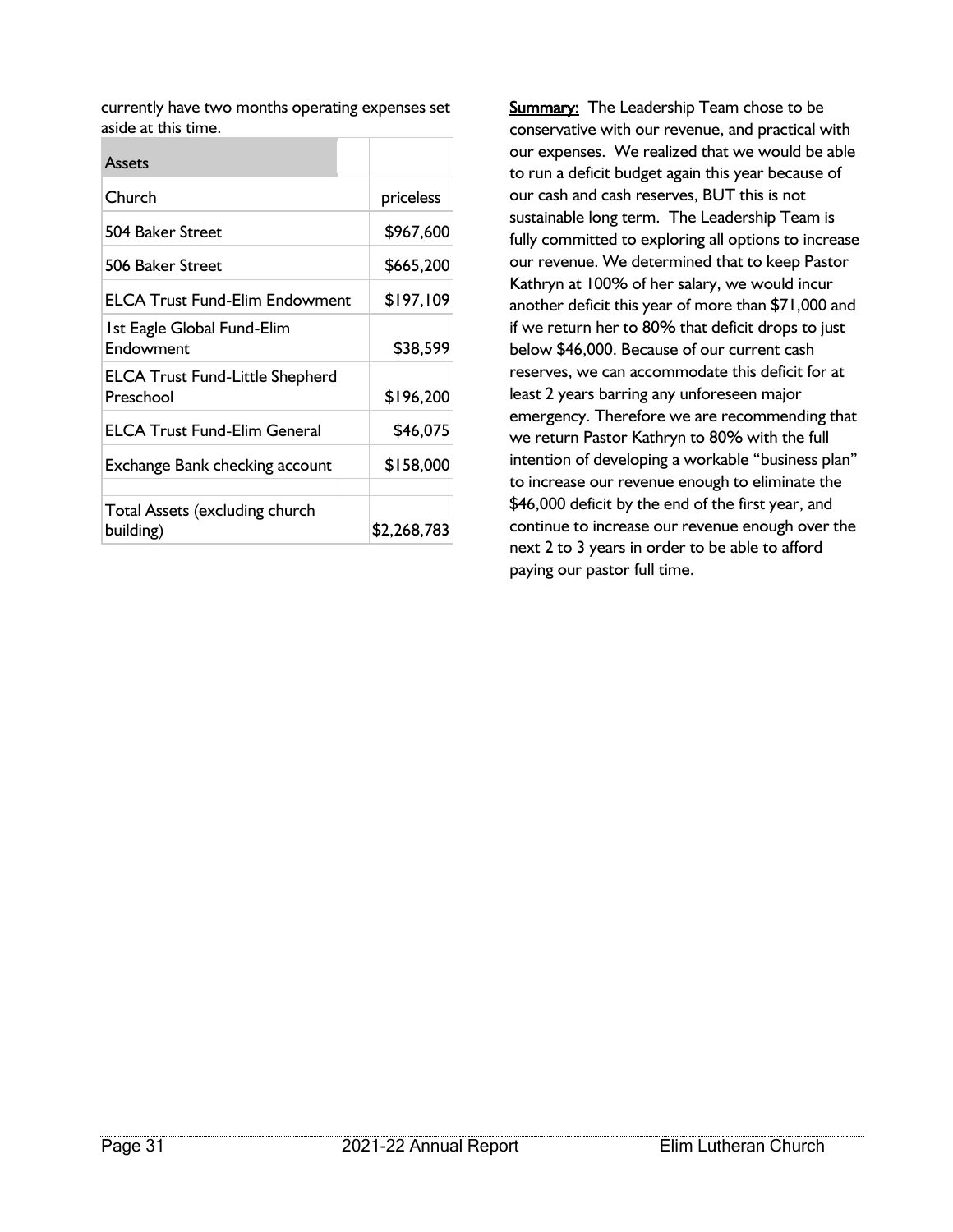### Proposed Budget for Little Shepherd Lutheran Preschool Fiscal Year 2022-23

| Little Shepherd Lutheran Preschool Budget                                        | FY2021-22    | FY2022-23    | <b>Difference</b>    |
|----------------------------------------------------------------------------------|--------------|--------------|----------------------|
| <b>Revenue</b>                                                                   |              |              |                      |
| 4010-Individual contributions                                                    | \$2,000      | \$2,000      | \$0                  |
| 4020-Corporate contributions                                                     | \$500        | \$500        | \$0                  |
| 5110-Tuition and participation fees                                              | \$259,775    | \$331,243    | \$71,468             |
| 5115-Registration fees                                                           | \$7,200      | \$14,850     | \$7,650              |
| 5320-Dividends and interest on securities                                        | \$6,570      | \$6,882      | \$313                |
| 5820-Fundraising events                                                          | \$20,000     | \$20,000     | \$0                  |
| 6620-Preschool revenue sharing                                                   | ( \$35, 837) | ( \$39, 270) | (\$3,433)            |
| <b>Revenue Total</b>                                                             | \$260,207    | \$336,205    | \$75,998             |
| <b>Expenses</b>                                                                  |              |              |                      |
| 7221-Staff Wages                                                                 | \$226,596    | \$254,059    | \$27,462             |
| 7241-Health Insurance                                                            | \$10,491     | \$10,491     | \$0                  |
| 7244-Workers compensation premiums                                               | \$5,556      | \$5,769      | \$213                |
| 7248-Staff Appreciation                                                          | \$3,000      | \$1,000      | (52,000)             |
| 7251-Social Security Contribution                                                | \$14,049     | \$15,752     | \$1,703              |
| 7252-Medicare Contribution                                                       | \$3,286      | \$3,684      | \$398                |
| 7253-CA Unemployment Tax Contribution                                            | \$896        | \$840        | (556)                |
| 7254-CA Employment Training Tax Contribution                                     | \$56         | \$56         | \$0                  |
| 7270-Staff development                                                           | \$500        | \$500        | \$0                  |
| 7541-Background checks                                                           | \$100        | \$100        | \$0                  |
| 8011-Supplies                                                                    | \$7,500      | \$3,450      | (54,050)             |
| 8012-Food                                                                        | \$1,260      | \$600        | (5660)               |
| 8040-Postage and shipping                                                        | \$120        | \$50         | (570)                |
| 8060-Computer software                                                           | \$175        | \$1,120      | \$945                |
| 8080-Books and publications                                                      | \$60         | \$50         | (510)                |
| 8110-Banking fees                                                                | (5204)       | \$3,462      | \$3,666              |
| 8130-Membership dues                                                             | \$640        | \$350        | (5290)               |
| 8170-Advertising                                                                 | \$670        | \$267        | (5403)               |
| 8211-Facilities maintenance                                                      | \$2,600      | \$1,400      | (51, 200)            |
| 8265-Equipment purchases                                                         | \$500        | \$3,300      | \$2,800              |
| 8270-Depreciation and Amortization                                               | \$592        | \$592        | \$0                  |
| 8671-Licenses and permits                                                        | \$1,150      | \$1,100      | (550)                |
| <b>Expenses Total</b>                                                            | \$279,593    | \$307,992    | \$28,398             |
| ( \$19, 386)<br><b>Net Excess (Deficit) of Revenue over Expenses</b><br>\$28,214 |              |              |                      |
| Page 32<br>2021-22 Annual Report                                                 |              |              | Elim Lutheran Church |